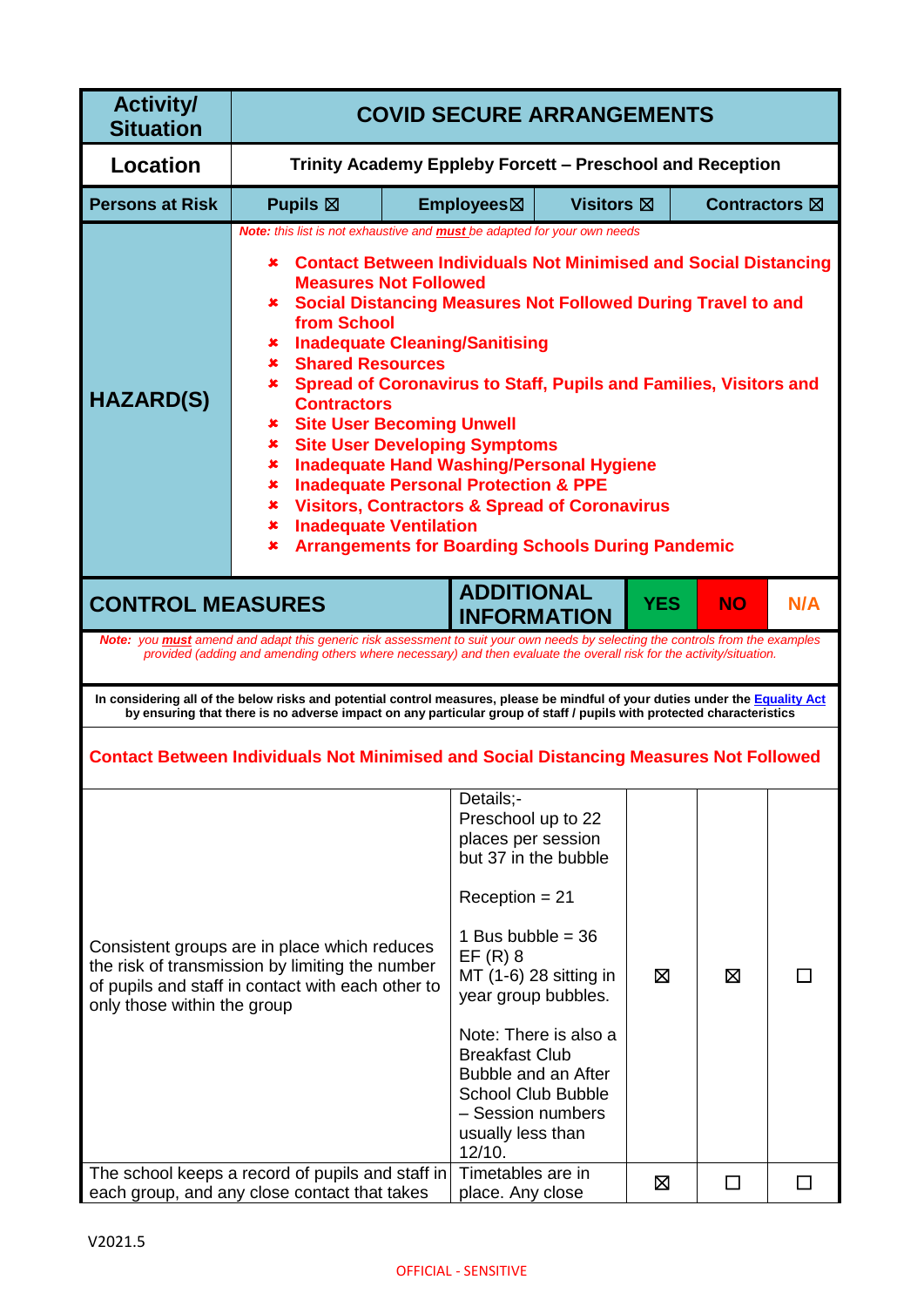| places between children and staff in different    | contact outside of    |   |        |   |
|---------------------------------------------------|-----------------------|---|--------|---|
| groups                                            | bubbles will be       |   |        |   |
|                                                   | reported by teachers  |   |        |   |
|                                                   | and logged by the     |   |        |   |
|                                                   | Head of School.       |   |        |   |
|                                                   | This should be a      |   |        |   |
|                                                   | proportionate         |   |        |   |
|                                                   | recording process.    |   |        |   |
|                                                   | Schools do not need   |   |        |   |
|                                                   | to ask pupils to      |   |        |   |
|                                                   | record everyone       |   |        |   |
|                                                   |                       |   |        |   |
|                                                   | they have spent time  |   |        |   |
|                                                   | with each day or ask  |   |        |   |
|                                                   | staff to keep         |   |        |   |
|                                                   | definitive records in |   |        |   |
|                                                   | a way that is overly  |   |        |   |
|                                                   | burdensome            |   |        |   |
| Distinct groups or 'bubbles' that do not mix are  | As above, there are   |   |        |   |
| maintained which makes it quicker and easier      | 2 bubbles, plus the   |   |        |   |
| in the event of a positive case to identify those | before and after      | ⊠ | ΙI     |   |
| who may need to self-isolate and to keep that     | school club           |   |        |   |
| number as small as possible                       |                       |   |        |   |
|                                                   | Circumstances need    |   |        |   |
|                                                   | to be assessed and    |   |        |   |
|                                                   | if class-sized groups |   |        |   |
|                                                   | are not compatible    |   |        |   |
|                                                   | with offering a full  |   |        |   |
| Primary schools may be able to implement          | range of subjects or  |   |        |   |
| groups that are the size of a full class. If that | managing the          |   |        |   |
| can be achieved, it is recommended, as this       | practical logistics   |   |        |   |
| will help to reduce the number of people who      | within and around     | ⊠ | $\Box$ |   |
| could be asked to isolate should someone in       | school, you can look  |   |        |   |
| the group become ill with coronavirus (COVID-     | to implement year     |   |        |   |
| 19).                                              | group sized           |   |        |   |
|                                                   | 'bubbles'             |   |        |   |
|                                                   | The children will     |   |        |   |
|                                                   | spend the majority of |   |        |   |
|                                                   | time in their class   |   |        |   |
|                                                   | bubble.               |   |        |   |
| In the younger years in Secondary Schools         |                       |   |        |   |
| (key stage 3), schools may be able to             |                       |   |        |   |
| implement groups that are the size of a full      |                       |   |        |   |
| class. If that can be achieved, it is             |                       |   |        | ⊠ |
| recommended, as this will help to reduce the      |                       |   |        |   |
| number of people who could be asked to            |                       |   |        |   |
| isolate should someone in group become ill        |                       |   |        |   |
| with coronavirus (COVID-19).                      |                       |   |        |   |
| In Secondary Schools, and certainly in the        |                       |   |        |   |
| older age groups at key stage 4 and key stage     |                       |   |        |   |
| 5, the groups are likely to need to be the size   |                       |   |        |   |
| of a year group to enable schools to deliver the  |                       |   |        |   |
| full range of curriculum subjects and students    |                       |   |        | ⊠ |
| to receive specialist teaching. If this can be    |                       |   |        |   |
| achieved with small groups, they are              |                       |   |        |   |
| recommended                                       |                       |   |        |   |
| Whatever the size of the group, they are kept     | Bubbles will keep     |   |        |   |
| apart from other groups and older children are    | apart but it is       | ⊠ | $\Box$ |   |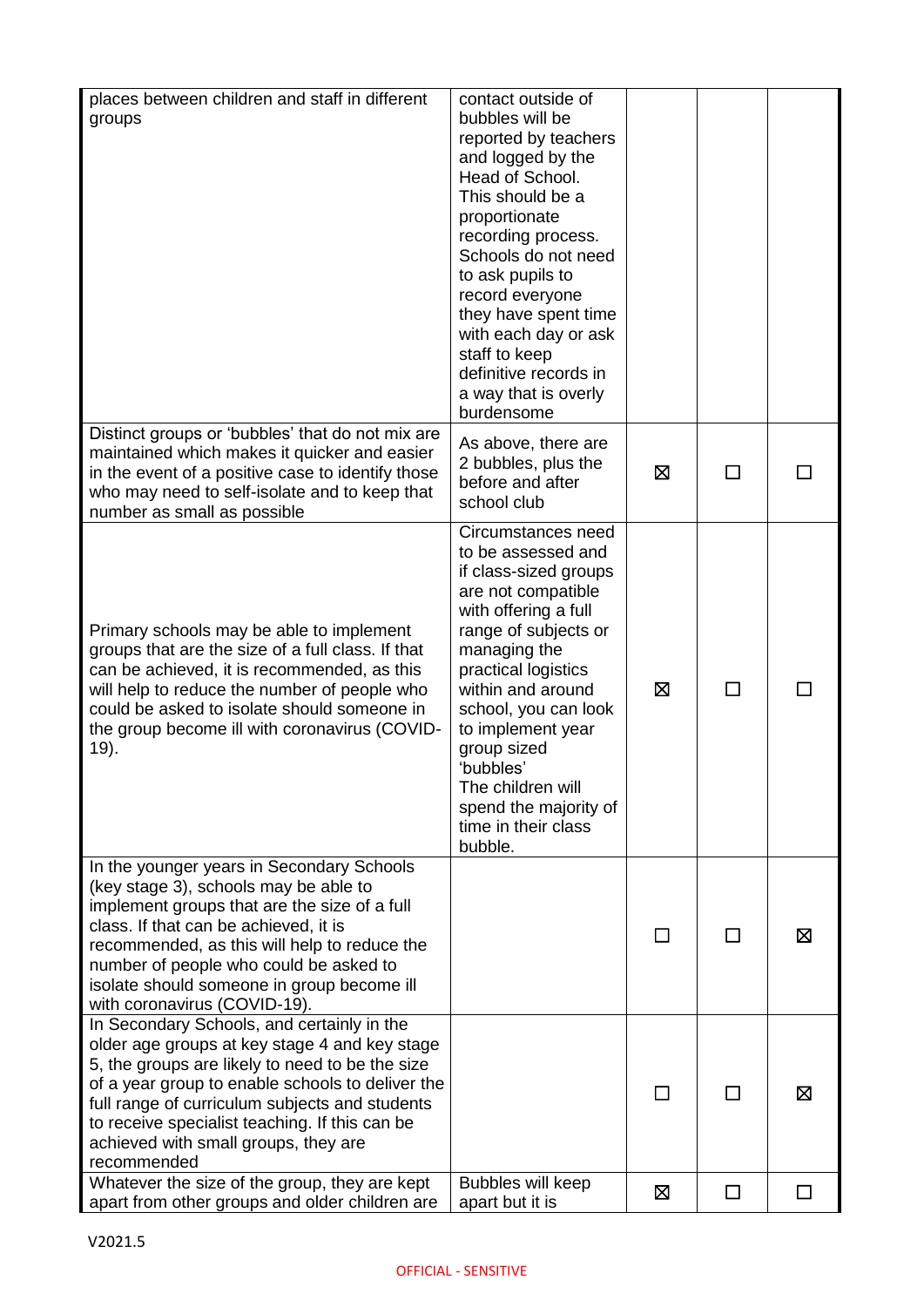| encouraged to keep their distance within their<br>groups                                                                                                                                    | accepted that this is<br>difficult within Early<br>Years.                                                                                                                                                                                   |   |              |                |
|---------------------------------------------------------------------------------------------------------------------------------------------------------------------------------------------|---------------------------------------------------------------------------------------------------------------------------------------------------------------------------------------------------------------------------------------------|---|--------------|----------------|
| Schools with the capability to do it should take<br>steps to limit interaction, and the sharing of<br>rooms and social spaces between groups as<br>much as possible                         | Each bubble has<br>their own allocated<br>room, outdoor space<br>and hall time for<br>lunch.                                                                                                                                                | ⊠ | П            |                |
| It is recognised that younger children will not<br>be able to maintain social distancing, and it is<br>acceptable for them not to distance within their<br>group                            | Preschool and<br><b>Reception aware</b>                                                                                                                                                                                                     | ⊠ | П            |                |
| Schools keep children in their class groups for<br>the majority of the classroom time, but also<br>allow mixing into wider groups for specialist<br>teaching, wraparound care and transport | Note: There is also a<br><b>Breakfast Club</b><br>Bubble and an After<br><b>School Club Bubble</b><br>- Session numbers<br>usually less than<br>12/10.<br>1 Bus bubble = $36$<br>$EF(R)$ 8<br>MT (1-6) 28 sitting in<br>year group bubbles. | ⊠ |              |                |
| Siblings may be in different groups                                                                                                                                                         | There are a number<br>of siblings in<br>different bubbles.                                                                                                                                                                                  | ⊠ | П            |                |
| Teachers and other staff operate across<br>different classes and year groups in order to<br>facilitate the delivery of the school timetable                                                 | Limited number of<br>staff work across<br>bubbles in order to<br>support teaching<br>and learning and will<br>ensure 2m social<br>distancing.                                                                                               | ⊠ | П            |                |
| Where staff need to move between classes<br>and year groups, they should keep their<br>distance from pupils and other staff as much as<br>they can, ideally 2 metres from other adults      | Staff aware and will<br>ensure 2m social<br>distancing.<br>See Inadequate<br><b>Personal Protection</b><br>section of this RA<br>Note: 1 member of<br>staff does move<br>between 2 schools,<br>but knows to be<br>extra vigilant.           | ⊠ | П            |                |
| The number of interactions or changes are<br>minimised wherever possible                                                                                                                    | We have limited<br>mixing where<br>staffing will allow.                                                                                                                                                                                     | 区 | П            | $\blacksquare$ |
| Where possible adults maintain a 2 metre<br>distance from each other, and from children                                                                                                     | Staff know to<br>maintain 2m social<br>distancing. This is<br>difficult for young<br>children.                                                                                                                                              | ⊠ | $\mathsf{L}$ |                |
| Adults avoid close face to face contact and<br>limit time spent within 1 metre of anyone                                                                                                    | Staff aware<br>- direct close<br>contacts - face to                                                                                                                                                                                         | 区 | $\Box$       | $\Box$         |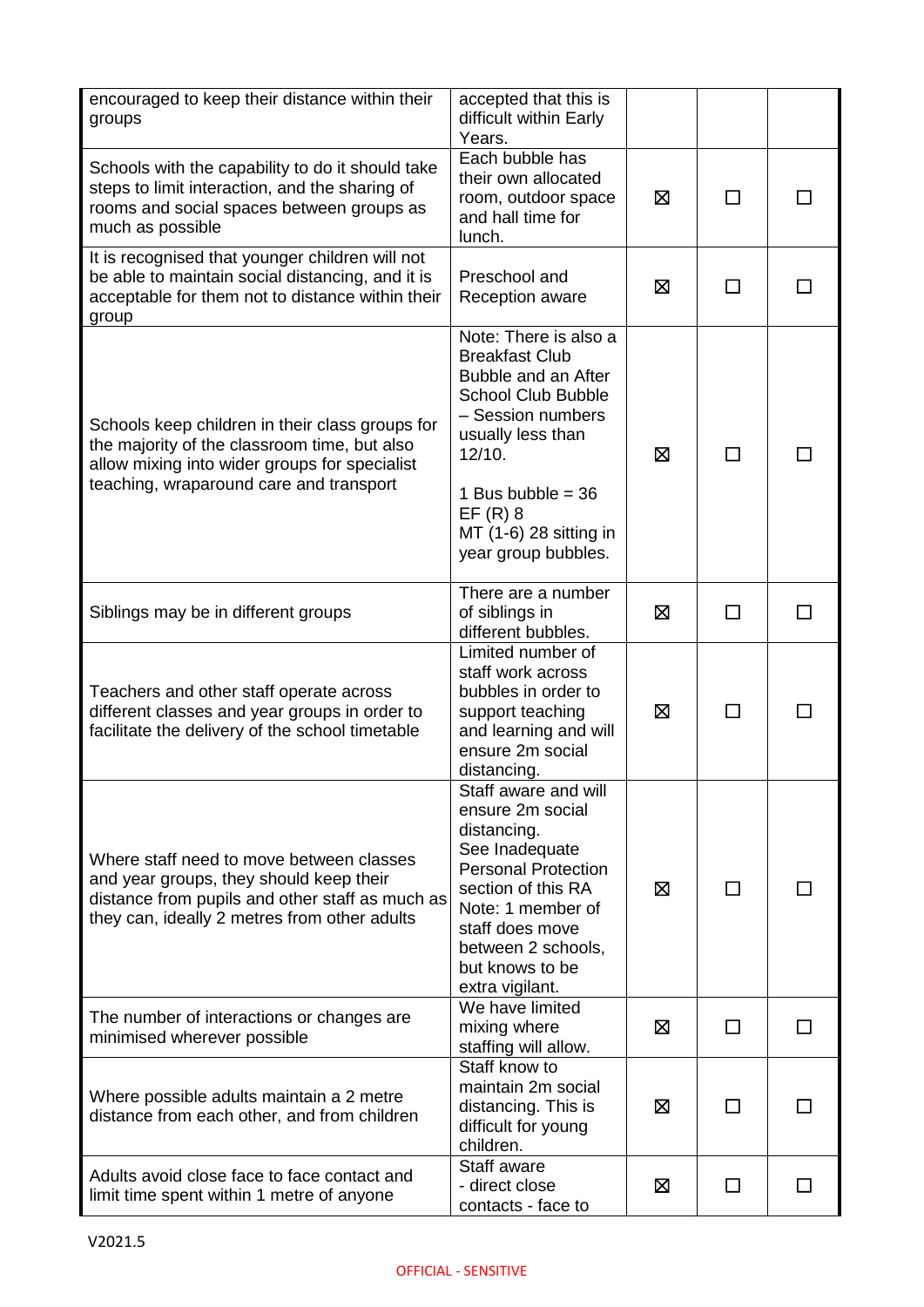|                                                                                                                                                                                                                                                                                                                                   | face contact with an<br>infected individual<br>for any length of<br>time, within 1 metre,<br>including being<br>coughed on, a face<br>to face conversation,<br>or unprotected<br>physical contact<br>(skin-to-skin)<br>- proximity contacts -<br>extended close<br>contact (within 1 to 2<br>metres for more than<br>15 minutes either as<br>a one-off contact or<br>added up together<br>over one day) with<br>an infected<br>individual<br>Guidance-for-<br>contacts-of-people-<br>with-possible-or-<br>confirmed-<br>coronavirus-covid-<br>19-infection-who-do-<br>not-live-with-the-<br>person/guidance-for-<br>contacts-of-people-<br>with-possible-or-<br>confirmed-<br>coronavirus-covid-<br>19-infection-who-do-<br>not-live-with-the-<br>person |    |              |   |
|-----------------------------------------------------------------------------------------------------------------------------------------------------------------------------------------------------------------------------------------------------------------------------------------------------------------------------------|----------------------------------------------------------------------------------------------------------------------------------------------------------------------------------------------------------------------------------------------------------------------------------------------------------------------------------------------------------------------------------------------------------------------------------------------------------------------------------------------------------------------------------------------------------------------------------------------------------------------------------------------------------------------------------------------------------------------------------------------------------|----|--------------|---|
| Staff in Secondary schools maintain distance<br>from their pupils, staying at the front of the<br>class, and away from their colleagues where<br>possible                                                                                                                                                                         |                                                                                                                                                                                                                                                                                                                                                                                                                                                                                                                                                                                                                                                                                                                                                          | ΙI | $\mathsf{L}$ | ⊠ |
| Educational and care support is provided as<br>normal to pupils who have complex needs or<br>who need close contact care with other<br>increased hygiene protocols in place to<br>minimise the risk of transmission                                                                                                               | Support in place<br>from 1:1s, TAs and<br>teacher. All support<br>will continue as<br>required e.g.<br>Intimate care or<br>medical support                                                                                                                                                                                                                                                                                                                                                                                                                                                                                                                                                                                                               | ⊠  | ΙI           |   |
| Schools, local authorities, health professionals,<br>regional schools commissioners and other<br>services work together to ensure that children<br>with medical conditions are fully supported,<br>including through the use of individual<br>healthcare plans, so that they may receive an<br>education in line with their peers | As above, all<br>support will continue<br>as required for those<br>children who are<br>able to attend and<br>contact in place for<br>those who can't.<br>In some cases, the<br>pupil's medical<br>needs will mean this<br>is not possible, and                                                                                                                                                                                                                                                                                                                                                                                                                                                                                                           | ⊠  | ΙI           |   |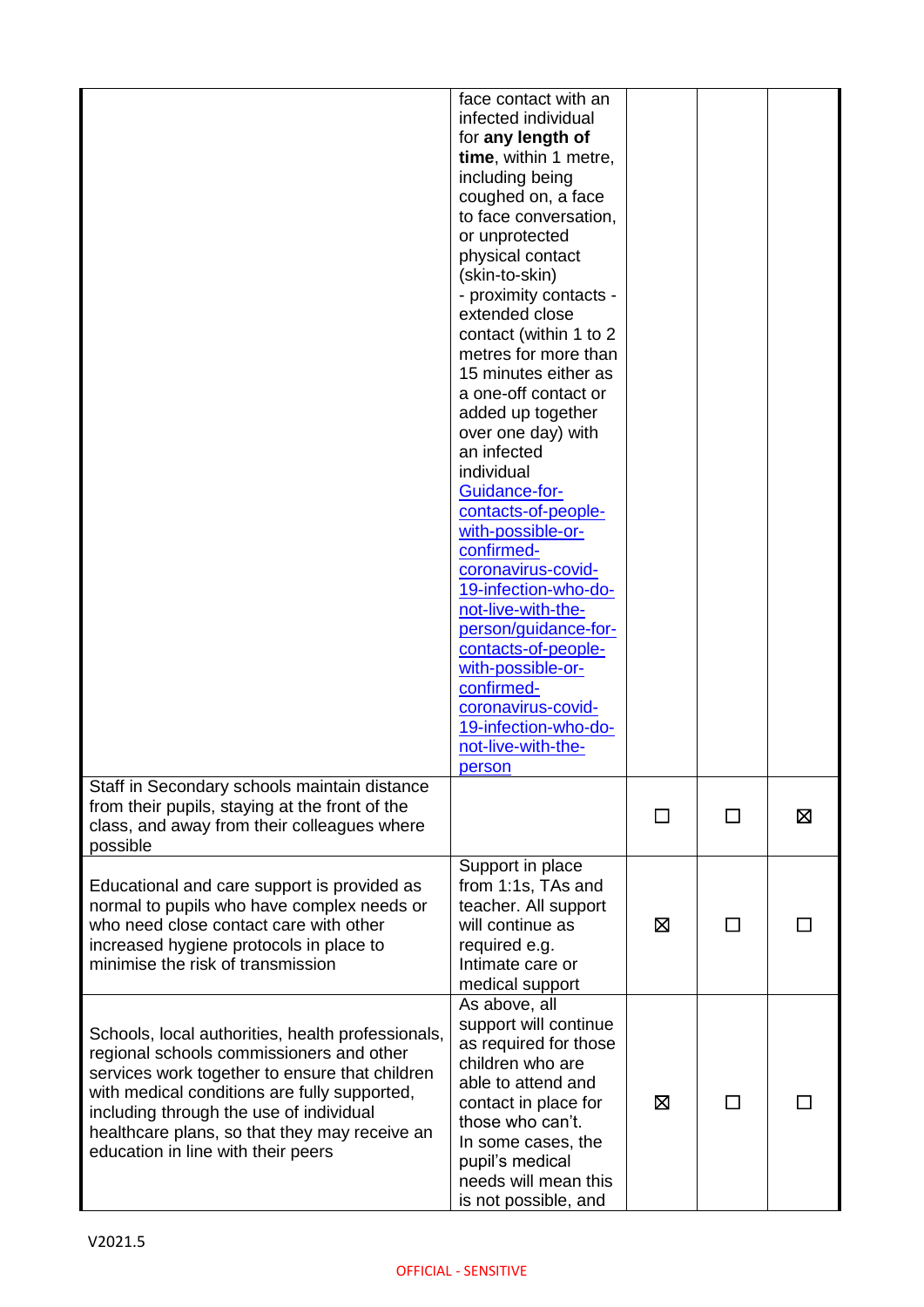|                                                                                                                                                                      | educational support<br>will require flexibility.<br>Our guidance on<br>supporting pupils at<br>school with medical<br>conditions remains<br>in place                                                                         |   |              |        |
|----------------------------------------------------------------------------------------------------------------------------------------------------------------------|------------------------------------------------------------------------------------------------------------------------------------------------------------------------------------------------------------------------------|---|--------------|--------|
| Pupils are seated side by side and facing<br>forwards, rather than face to face or side on                                                                           | We will do this at<br>lunchtime, using one<br>side of the tables.                                                                                                                                                            | ⊠ | П            | $\Box$ |
| Unnecessary furniture has been moved out of<br>classrooms to make more space                                                                                         | Spare furniture has<br>been temporarily<br>relocated                                                                                                                                                                         | ⊠ | П            |        |
| Large gatherings such as assemblies or<br>collective worship with more than one group do<br>not take place                                                           | Collective worship<br>will continue online<br>Children will only<br>sing/shout/chant<br>indoors at 2m<br>distancing or<br>preferably outside.<br>We will not be using<br>wind instruments.                                   | ⊠ | П            |        |
| The timetable and selection of classroom or<br>other learning environment has been used to<br>keep groups apart and reduce movement<br>around the school or building | Each bubble has<br>their own allocated<br>areas - allocated<br>room, outdoor space<br>and hall time for<br>lunch and staff know<br>to check if moving<br>around.<br>Avoid creating busy<br>corridors, entrances<br>and exits | ⊠ | $\mathsf{L}$ |        |
| Break times are staggered so that all pupils are<br>not moving around the school at the same time                                                                    | Each bubble has<br>their own allocated<br>room, outdoor space<br>and hall time for<br>lunch.                                                                                                                                 | ⊠ | □            |        |
| Lunch breaks are staggered                                                                                                                                           | Each bubble has<br>their own allocated<br>room, outdoor space<br>and hall time for<br>lunch.<br>Hall times:<br>12-12.30pm<br>Reception<br>12.30-1pm<br>Preschool                                                             | ⊠ | П            |        |
| Numbers of staff using Staff Room are limited<br>or the use of Staff Room is staggered to<br>ensure that staff maintain 2 metres distance<br>from each other         | Staff are<br>encouraged to eat<br>outside or use their<br>classroom as it is<br>not possible to social<br>distance in the small<br>staffroom - Wipes<br>available.                                                           | ⊠ | П            |        |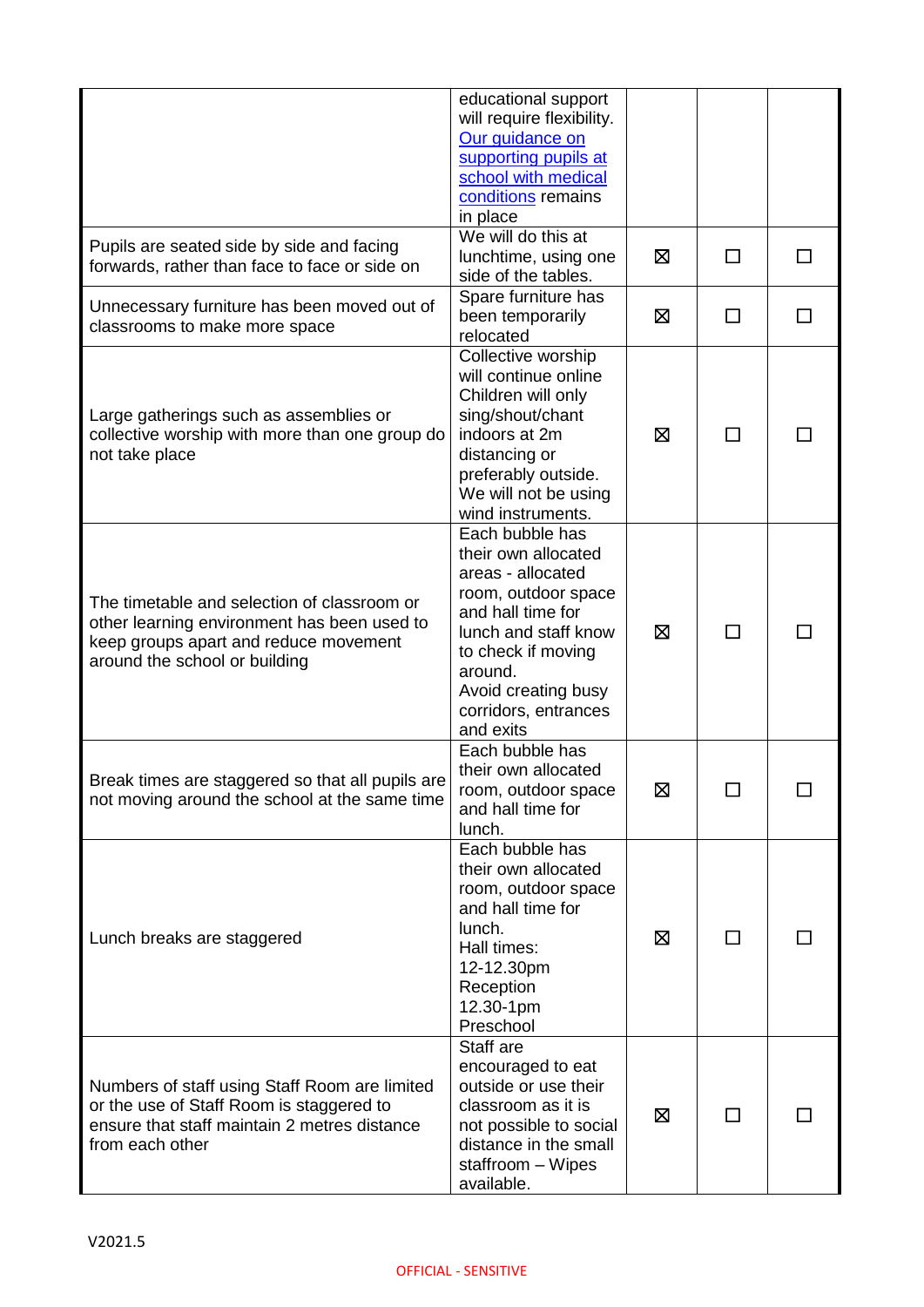|                                                                                                                                                                                                      | Staff must still have<br>a break of a<br>reasonable length<br>during the day                                                                                                                                                                                                                                                                                                                                                                                                                                           |   |              |  |
|------------------------------------------------------------------------------------------------------------------------------------------------------------------------------------------------------|------------------------------------------------------------------------------------------------------------------------------------------------------------------------------------------------------------------------------------------------------------------------------------------------------------------------------------------------------------------------------------------------------------------------------------------------------------------------------------------------------------------------|---|--------------|--|
| Staff meetings take place remotely where<br>possible.<br>Where this is not possible staff meetings take<br>place in a large well ventilated room ensuring 2<br>metres social distancing at all times | All meetings take<br>place on Teams.<br><b>Virtual staff</b><br>meetings could take<br>place where staff<br>stay in their<br>classrooms and join<br>the meeting.                                                                                                                                                                                                                                                                                                                                                       | ⊠ | $\mathbf{I}$ |  |
| Consideration given to staggered starts or<br>adjusting start and finish times to keep groups<br>apart as they arrive and leave school                                                               | We already have<br>staggered drop off<br>windows, where<br>children will come<br>straight into class<br>and staggered pick-<br>up times.<br>Staggered start and<br>finish times should<br>not reduce the<br>amount of overall<br>teaching time. A<br>staggered start may<br>include:<br>condensing or<br>staggering free<br>periods or break<br>time but retaining<br>the same amount of<br>teaching time<br>keeping the length of<br>the day the same<br>but starting and<br>finishing later to<br>avoid busy periods | ⊠ | $\mathsf{L}$ |  |
| Parents' drop-off and pick-up protocols<br>planned to minimise adult to adult contact                                                                                                                | Drop off from 9am<br>Preschool and<br>8.50am Reception.<br>Parents do not wait<br>on a morning $-$<br>Children come<br>straight into class.<br>Staggered pick-ups<br>(Reception 3pm and<br>Preschool 3.30pm)<br>will minimise adult<br>contact and no<br>parents will enter the<br>school site.<br><b>CYPS Bulletin</b>                                                                                                                                                                                                | ⊠ | ΓΙ           |  |
| All parents/carers entering the school premises<br>(and in other congested areas around school<br>premises) wear a face covering in addition to<br>social distancing                                 | All parents and<br>carers are wearing<br>face coverings<br>(unless exempt) if<br>they enter the site,                                                                                                                                                                                                                                                                                                                                                                                                                  | ⊠ | П            |  |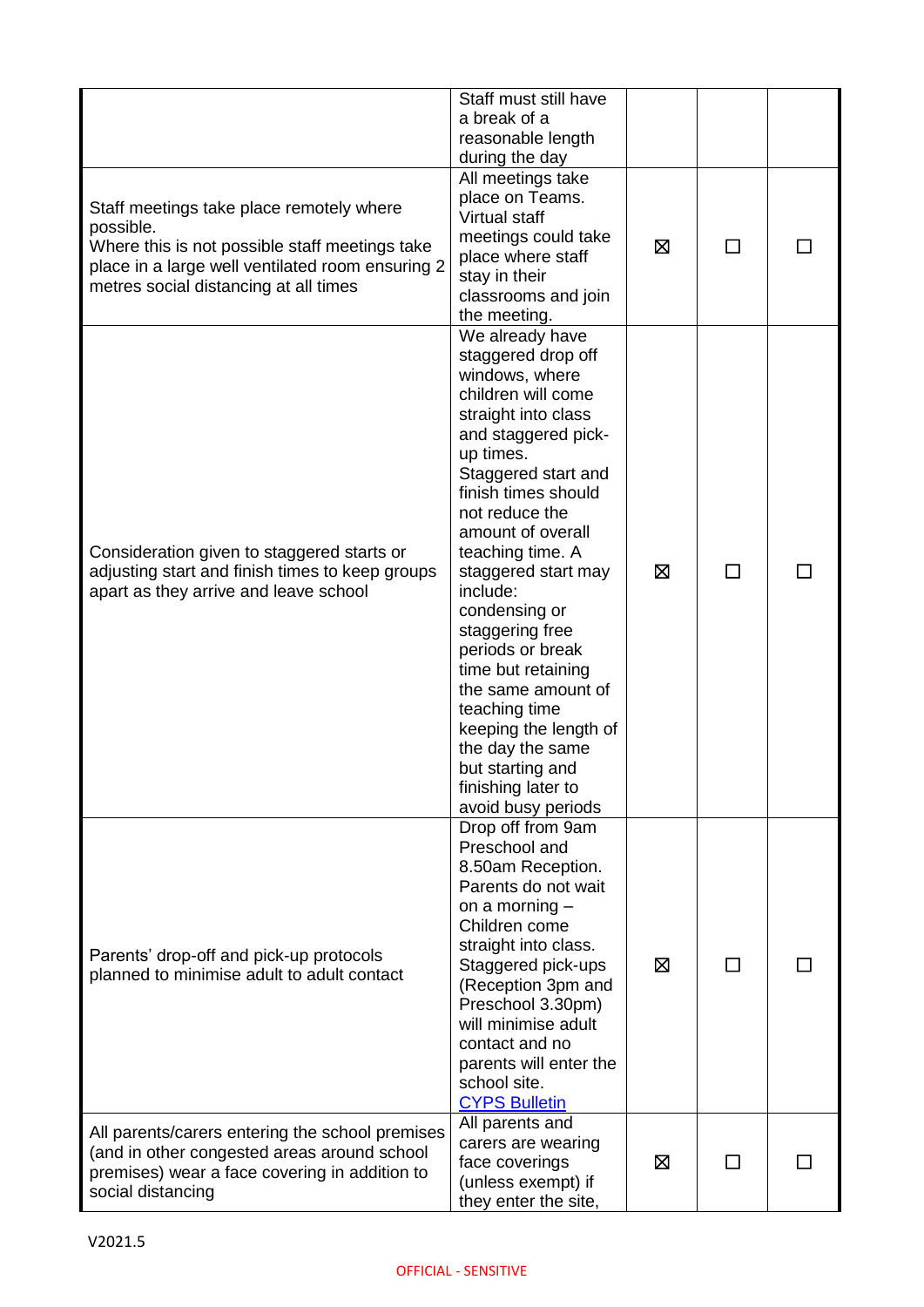|                                                                                                                                                                                                                                                                                                        | but are not expected<br>to. Signage in<br>place. Staff are also<br>wearing face masks<br>for drop off and pick-<br>ups if they are within<br>2m.<br>This an extra<br>safeguard to reduce<br>the transmission of<br>the virus. Please<br>note that this does<br>not apply to those<br>who are medically<br>exempt |   |        |    |
|--------------------------------------------------------------------------------------------------------------------------------------------------------------------------------------------------------------------------------------------------------------------------------------------------------|------------------------------------------------------------------------------------------------------------------------------------------------------------------------------------------------------------------------------------------------------------------------------------------------------------------|---|--------|----|
| Ensure that you inform those travelling by car<br>that they should wait in their car until the<br>specific drop off time                                                                                                                                                                               | Letters sent to<br>parents and<br>published on<br>website<br>This will reduce the<br>amount of people<br>assembling in and<br>around the school<br>grounds and will<br>help with social<br>distancing                                                                                                            | ⊠ | ΙI     |    |
| Ensure that you inform parents to maintain<br>social distancing from others when dropping off<br>and collecting pupils from school                                                                                                                                                                     | Letters sent to<br>parents and<br>published on<br>website                                                                                                                                                                                                                                                        | ⊠ | $\Box$ | ΙI |
| Parents and pupils are told their allocated drop<br>off and collection times and the process for<br>doing so, including protocols for minimising<br>adult to adult contact (for example, which<br>entrance to use, only one adult per family<br>should enter school grounds to drop off or<br>collect) | Parents are not<br>entering the site at<br>all.<br>Letters sent to<br>parents and<br>published on<br>website                                                                                                                                                                                                     | ⊠ |        |    |
| It is made clear to parents that they cannot<br>gather at entrance gates or doors, or enter the<br>site (unless they have a pre-arranged<br>appointment, which should be conducted<br>safely)                                                                                                          | Letter sent to<br>parents - no parents<br>will enter the school<br>site.                                                                                                                                                                                                                                         | ⊠ |        |    |
| Schools can undertake educational day visits                                                                                                                                                                                                                                                           | Any educational day<br>visits must be<br>conducted in line<br>with relevant<br>coronavirus (COVID-<br>19) secure<br>guidelines and<br>regulations in place<br>at that time. This<br>includes system of<br>controls, such as<br>keeping children<br>within their<br>consistent groups<br>and the COVID-           | ⊠ | ΙI     |    |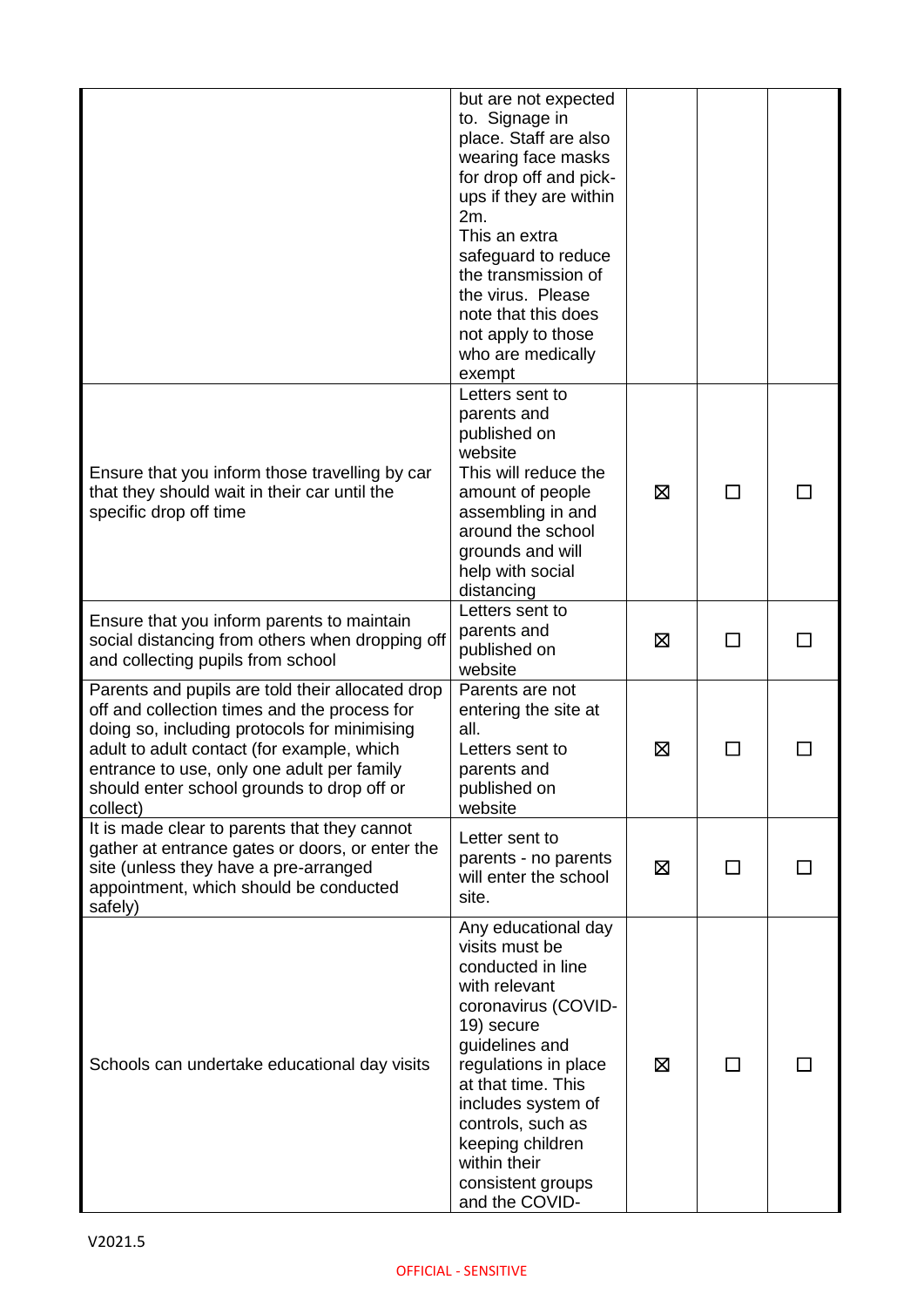|                                                                                                                                                                                                                                              | secure measures in<br>place at the<br>destination.<br>Visits will be<br>checked by the EVC<br>and logged on<br>Evolve as<br>previously.                                                                                                                                                                                |        |        |   |
|----------------------------------------------------------------------------------------------------------------------------------------------------------------------------------------------------------------------------------------------|------------------------------------------------------------------------------------------------------------------------------------------------------------------------------------------------------------------------------------------------------------------------------------------------------------------------|--------|--------|---|
| Schools can undertake domestic residential<br>education visits, from 17 May                                                                                                                                                                  | We don't run<br>residential visits.<br><b>Any domestic</b><br>residential<br>educational visits<br>must be conducted<br>in line with relevant<br>COVID-19 guidance<br>and regulations in<br>place at that time.                                                                                                        | П      | $\Box$ | ⊠ |
| Pupils are kept within their consistent groups<br>(bubbles) for the purpose of the domestic<br>residential educational visit                                                                                                                 |                                                                                                                                                                                                                                                                                                                        | $\Box$ | П      | ⊠ |
| Given the likely gap in COVID-19 cancellation<br>related insurance, schools considering booking<br>a new visit are advised to ensure that any new<br>bookings have adequate financial protection in<br>place                                 | You should speak to<br>either your<br>commercial<br>insurance provider,<br>the Risk Protection<br><b>Arrangement (RPA)</b><br>or an outdoor<br>education adviser to<br>assess the<br>protection available<br>and make sure it<br>provides suitable<br>protection in the<br>event of a COVID-19<br>related cancellation | П      | $\Box$ | X |
| Schools do not go on any international visits<br>this academic year up to and including 5<br>September 2021                                                                                                                                  | We don't run<br>international visits.<br><b>The position beyond</b><br>5 September will be<br>reviewed again in<br>advance                                                                                                                                                                                             |        |        | 区 |
| School will work to resume all before and after-<br>school educational activities and wraparound<br>childcare for pupils                                                                                                                     | <b>Our Breakfast Club</b><br>and After School<br>Club are open.                                                                                                                                                                                                                                                        | ⊠      | □      | П |
| School works closely with any external<br>wraparound providers which their pupils may<br>use, to ensure as far as possible, children can<br>be kept in a group with other children from the<br>same bubble they are in during the school day |                                                                                                                                                                                                                                                                                                                        | ΙI     |        | ⊠ |
| From 17 May, where wraparound and other<br>extra-curricular activities for children are taking<br>place indoors, they will be able to take place in<br>groups of any number                                                                  | However, it remain<br>important to<br>continue to minimise<br>mixing between<br>children, where<br>possible. This can<br>be achieved by                                                                                                                                                                                | ⊠      |        |   |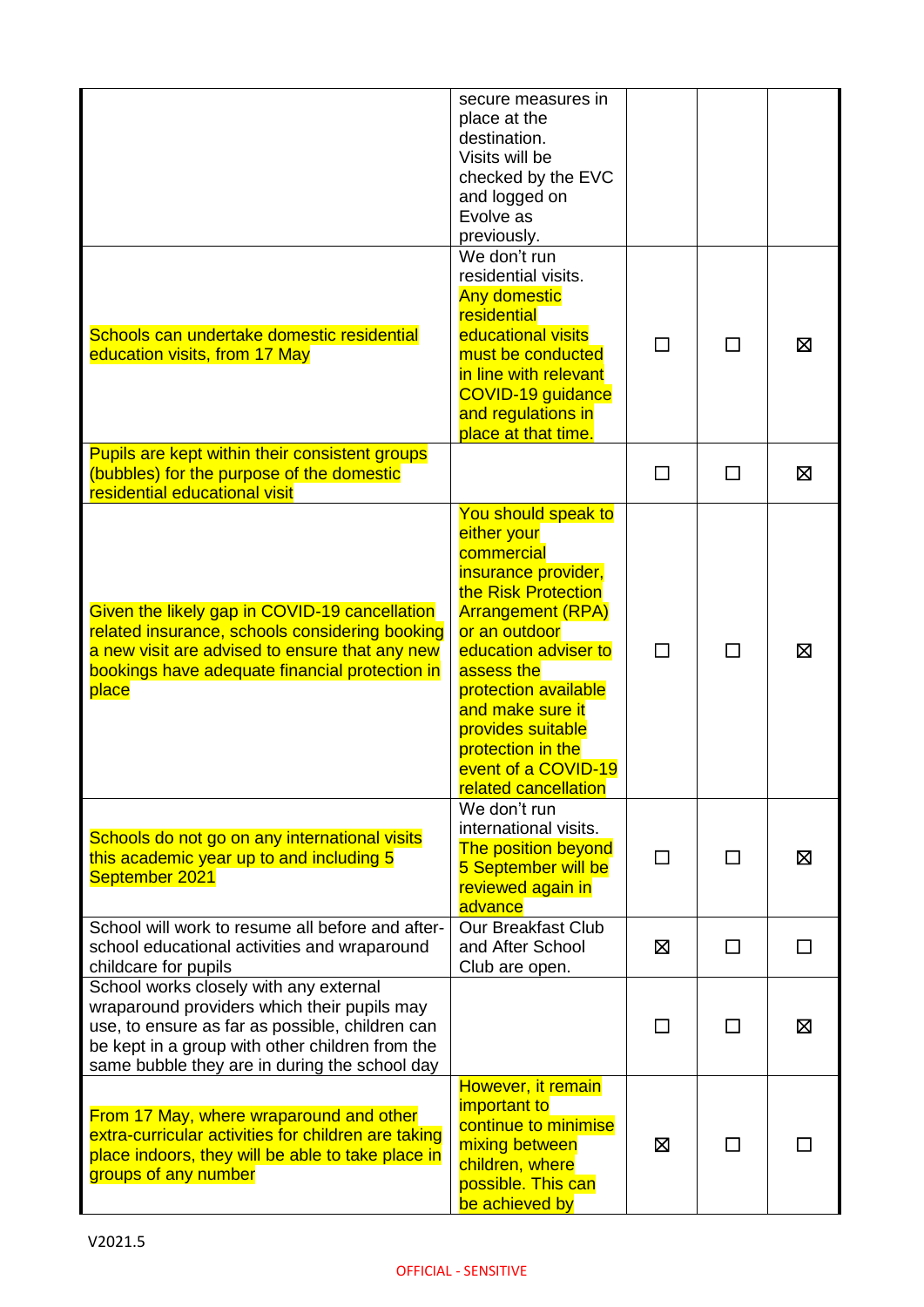|                                                                                                                                                                                                                                                                                                                                                                                                                                                                                          | continuing to keep<br>children in<br>consistent groups<br>every time they<br>attend the setting                                                                                                                                                                                                                                                                                                                                                                                                                                                           |        |              |   |
|------------------------------------------------------------------------------------------------------------------------------------------------------------------------------------------------------------------------------------------------------------------------------------------------------------------------------------------------------------------------------------------------------------------------------------------------------------------------------------------|-----------------------------------------------------------------------------------------------------------------------------------------------------------------------------------------------------------------------------------------------------------------------------------------------------------------------------------------------------------------------------------------------------------------------------------------------------------------------------------------------------------------------------------------------------------|--------|--------------|---|
| Smaller groups should be considered when it is<br>not possible to keep children in consistent<br>groups every time they attend the setting                                                                                                                                                                                                                                                                                                                                               | Children will attend<br>clubs in consistent<br>groups.                                                                                                                                                                                                                                                                                                                                                                                                                                                                                                    | □      | П            | 区 |
| When considering appropriate group sizes<br>important factors such as the recommended<br>occupancy levels of the premises you are<br>operating from and levels of ventilation are<br>taken into account                                                                                                                                                                                                                                                                                  | We will use groups<br>of 15.<br>For example,<br>guidance for<br>providers of<br>grassroots sports<br>and sport facilities<br>recommends that<br>the maximum<br>occupancy of an<br>indoor facility should<br>be limited by<br>providing a minimum<br>of 100sqft per<br>person.<br>The guidance<br>for providers who run<br>community activities.<br>holiday clubs, after-<br>school clubs, tuition<br>and other out-of-<br>school provision for<br>children may help<br>you to plan extra-<br>curricular provision,<br>including appropriate<br>group size | ⊠      |              |   |
| Activities taking place outdoors can happen in<br>groups of any number                                                                                                                                                                                                                                                                                                                                                                                                                   | This is because the<br>transmission risk is<br>lower outside                                                                                                                                                                                                                                                                                                                                                                                                                                                                                              | $\Box$ |              | ⊠ |
| Where parents are using external childcare<br>providers or out of school extra-curricular<br>activities for their children, you should also:<br>• advise them to limit their use of multiple out-<br>of-school settings providers, and to only use<br>one out-of-school setting in addition to school<br>as far as possible.<br>• encourage them to check providers have put<br>in place their own protective measures<br>• send them the link to the guidance for parents<br>and carers | Letters sent to<br>parents and<br>published on<br>website                                                                                                                                                                                                                                                                                                                                                                                                                                                                                                 | ⊠      | $\mathsf{L}$ |   |
| If school premises are hired out for use by<br>external wraparound childcare providers, such<br>as after-school or holiday clubs, school have<br>made sure these organisations have:<br>• considered the relevant government guidance<br>for their sector<br>• put in place protective measures                                                                                                                                                                                          |                                                                                                                                                                                                                                                                                                                                                                                                                                                                                                                                                           |        |              | ⊠ |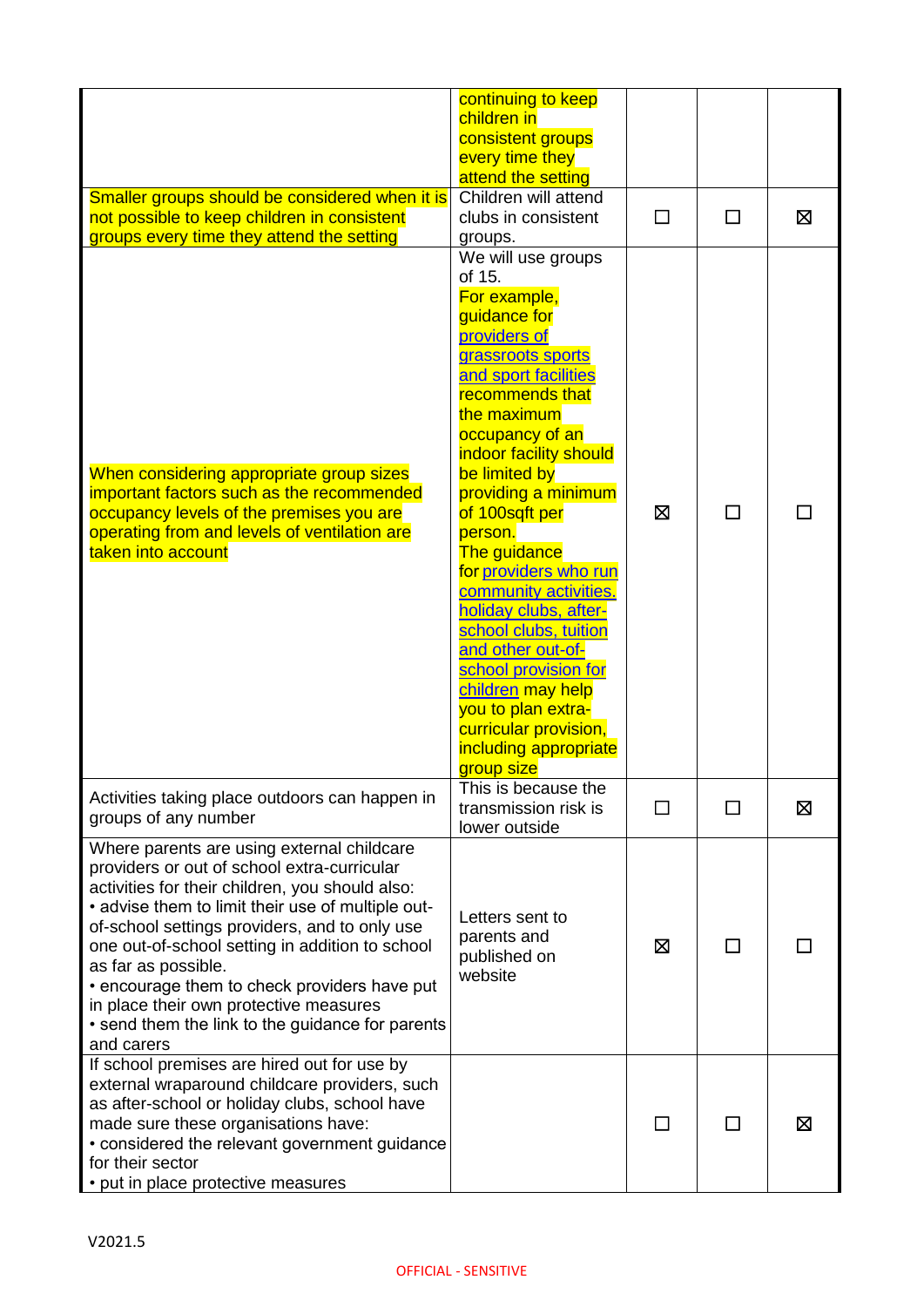| Social Distancing Measures Not Followed During Travel to and from School                                                                                                           |                                                                                                                                                                                                      |   |         |    |  |
|------------------------------------------------------------------------------------------------------------------------------------------------------------------------------------|------------------------------------------------------------------------------------------------------------------------------------------------------------------------------------------------------|---|---------|----|--|
| Parents and pupils are encouraged to walk or<br>cycle to their education setting where possible                                                                                    | Shared in letter to<br>parents                                                                                                                                                                       | ⊠ | $\perp$ | ΙI |  |
| Schools, parents and pupils following the<br>government guidance on how to travel safely,<br>when planning their travel on public transport                                        | Guidance shared in<br>letter to parents<br>Note: Some families<br>use taxis<br><b>Safer travel</b><br>guidance for<br>passengers                                                                     | ⊠ |         |    |  |
| <b>Inadequate Cleaning/Sanitising</b>                                                                                                                                              |                                                                                                                                                                                                      |   |         |    |  |
| A cleaning schedule that ensures cleaning is<br>generally enhanced and includes more<br>frequent cleaning of rooms / shared areas that<br>are used by different groups is in place | Cleaning regime<br>agreed with NYCC<br><b>Cleaners and staff</b><br>will regularly wipe<br>surfaces and door<br>handles - Gloves,<br>cloths and spray are<br>provided.                               | ⊠ |         |    |  |
| Frequently touched surfaces, such as toys,<br>books, desks, chairs, doors, sinks, toilets, light<br>switches, bannisters etc. are cleaned more<br>often than normal                | Staff will regularly<br>wipe surfaces and<br>door handles -<br>Gloves, cloths and<br>spray are provided.                                                                                             | ⊠ |         |    |  |
| Electronic entry systems and keypads are<br>regularly sanitised particularly first thing in the<br>morning and where possible after each use                                       | Staff use<br>antibacterial handgel<br>before and after<br>each use. Note: Sign<br>in system is not<br>electronic.                                                                                    | ⊠ |         |    |  |
| Bins for tissues and other rubbish are emptied<br>throughout the day                                                                                                               | Bins are emptied<br>daily by cleaners<br>and tied off following<br>lunchtime by a<br>member of staff.                                                                                                | 区 |         |    |  |
| Stocks of cleaning chemicals, liquid soap,<br>paper towels, tissues, toilet roll, bin bags etc.<br>regularly checked and additional supplies<br>requested as necessary             | Everything in place<br>and top ups<br>regularly ordered.                                                                                                                                             | 区 |         |    |  |
| Consideration given to how play equipment is<br>used ensuring it is appropriately cleaned<br>between groups of children using it                                                   | When children are<br>sharing resources in<br>their Bubble, the<br>resources are<br>sprayed with Milton<br>or put away for 72<br>hours.<br>Each Bubble has<br>their own playtime<br>equipment to use. | 区 |         |    |  |
| Outdoor playground equipment should be<br>more frequently cleaned                                                                                                                  | Each Bubble has<br>their own playtime<br>equipment to use.                                                                                                                                           | 区 | ΙI      |    |  |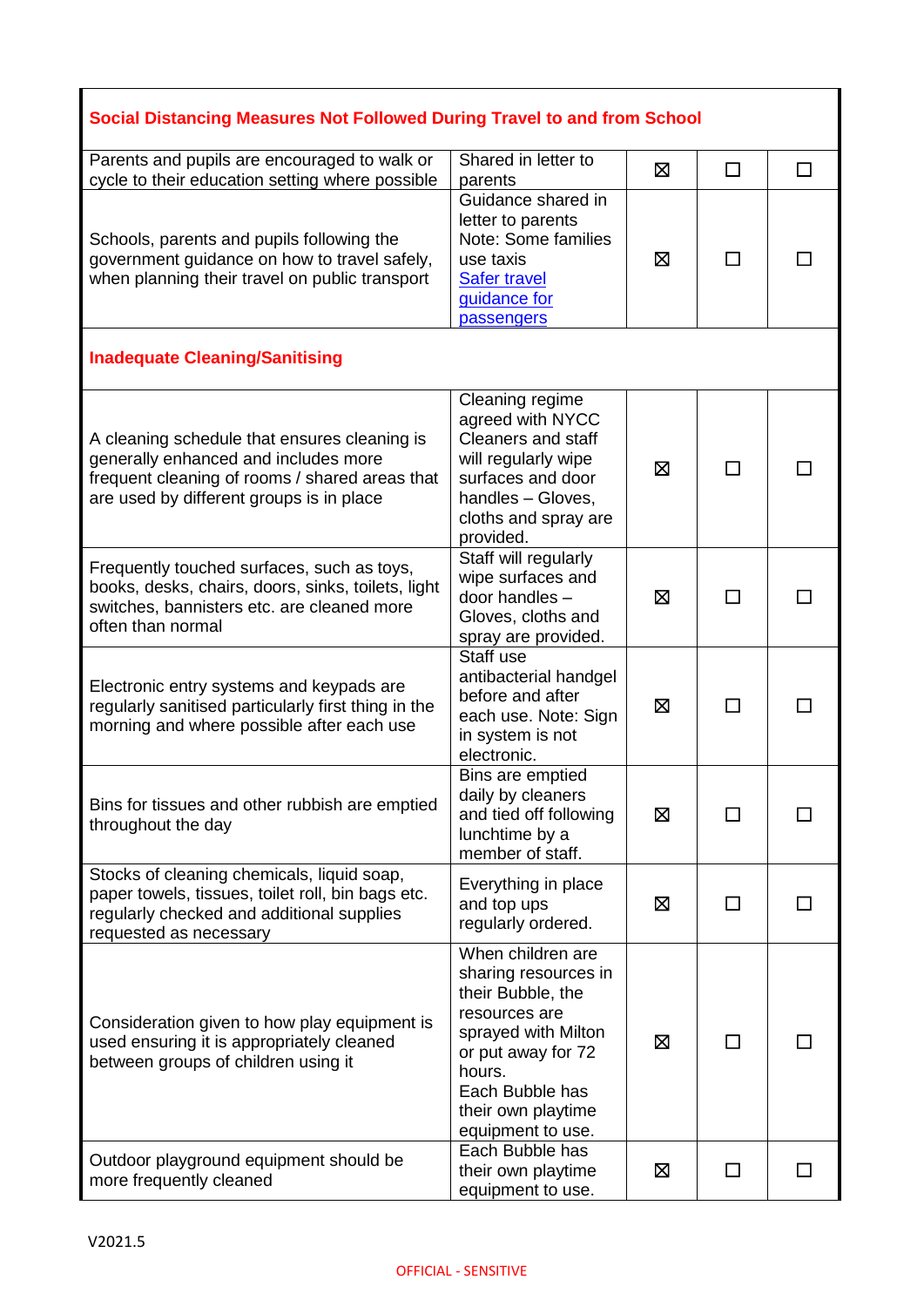|                                                                                                                                                                                                                                                                                                                                                                                                  | This would also<br>apply to resources<br>used inside and<br>outside by<br>wraparound care<br>providers                                                                                                                                 |   |    |   |
|--------------------------------------------------------------------------------------------------------------------------------------------------------------------------------------------------------------------------------------------------------------------------------------------------------------------------------------------------------------------------------------------------|----------------------------------------------------------------------------------------------------------------------------------------------------------------------------------------------------------------------------------------|---|----|---|
| <b>Shared Resources</b>                                                                                                                                                                                                                                                                                                                                                                          |                                                                                                                                                                                                                                        |   |    |   |
| For individual and very frequently used<br>equipment, such as pencils and pens, it is<br>recommended that staff and pupils have their<br>own items that are not shared                                                                                                                                                                                                                           | Children have their<br>own packs of<br>resources. When<br>younger children are<br>sharing resources in<br>their Bubble, the<br>resources are<br>sprayed with Milton<br>or put away for 72<br>hours.                                    | ⊠ | П  |   |
| Classroom based resources, such as books<br>and games, can be used and shared within<br>the bubble; these are cleaned regularly, along<br>with all frequently touched surfaces                                                                                                                                                                                                                   | When children are<br>sharing resources in<br>their Bubble, the<br>resources are<br>sprayed with Milton<br>or put away for 72<br>hours.                                                                                                 | ⊠ | П  |   |
| Resources that are shared between classes or<br>bubbles, such as sports, art and science<br>equipment should be cleaned frequently and<br>meticulously and always between bubbles, or<br>rotated to allow them to be left unused and out<br>of reach for a period of 48 hours (72 hours for<br>plastics) between use by different bubbles                                                        | When children are<br>sharing resources<br>across Bubbles, the<br>resources are<br>sprayed with Milton<br>or put away for 72<br>hours.<br>This includes iPads,<br>laptops and<br>computers (which<br>may be shared<br>within a bubble). | ⊠ | ΙI |   |
| Pupils should limit the amount of equipment<br>they bring into school each day, including<br>essentials such as lunch boxes, hats, coats,<br>books, stationery, bags and mobile phones<br>(depending on school policy)                                                                                                                                                                           | We are still limiting<br>resources coming<br>into school where<br>possible to reading<br>books, lunchboxes,<br>hats and coats -<br>Letter to parents<br>sent.                                                                          | ⊠ | П  |   |
| The ability to clean equipment used in the<br>delivery of therapies, for example,<br>physiotherapy equipment or sensory<br>equipment has been assessed and where<br>cleaning or disinfecting is not possible or<br>practical, resources will be either:<br>• restricted to one user<br>• left unused for a period of 48 hours (72 hours<br>for plastics) between use by different<br>individuals | Determine whether<br>this equipment can<br>withstand cleaning<br>and disinfecting<br>between each use<br>before it is put back<br>into general use                                                                                     |   |    | ⊠ |
| V2021.5                                                                                                                                                                                                                                                                                                                                                                                          | <b>OFFICIAL - SENSITIVE</b>                                                                                                                                                                                                            |   |    |   |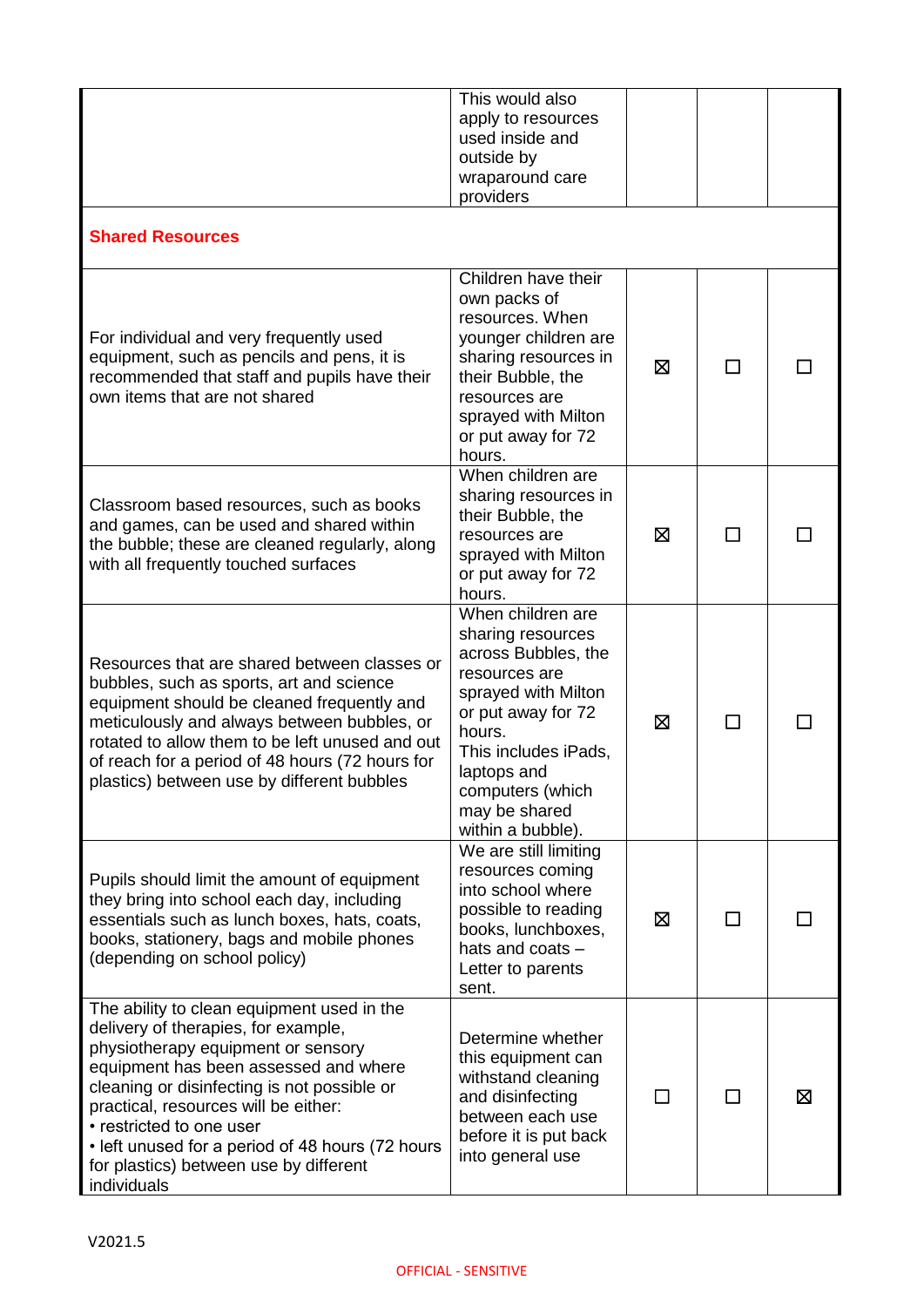| Pupils and teachers can take books and other<br>shared resources home, although<br>unnecessary sharing should be avoided,<br>especially where this does not contribute to<br>pupil education and development. Rules on<br>hand cleaning, cleaning of the resources and<br>rotation apply to these resources                                                                                                                                                              | We are still limiting<br>resources coming to<br>and from school<br>where possible to<br>reading books,<br>lunchboxes, hats<br>and coats - Staff<br>aware and letter to<br>parents sent.<br>It is very difficult to<br>adequately clean<br>exercise books so<br>the school may need<br>to isolate the books<br>for 48 hours before<br>marking<br>Staff are using<br>verbal feedback and<br>children are<br>self/peer/recording<br>marking where<br>possible. | ⊠ | ΙI           |  |
|--------------------------------------------------------------------------------------------------------------------------------------------------------------------------------------------------------------------------------------------------------------------------------------------------------------------------------------------------------------------------------------------------------------------------------------------------------------------------|-------------------------------------------------------------------------------------------------------------------------------------------------------------------------------------------------------------------------------------------------------------------------------------------------------------------------------------------------------------------------------------------------------------------------------------------------------------|---|--------------|--|
| Devices/laptops/tablets etc. that are brought<br>from home to school and back again are<br>cleaned at the start and end of the day                                                                                                                                                                                                                                                                                                                                       | Any laptops and<br>iPads, brought in by<br>staff, are wiped<br>down at the<br>beginning and end<br>of each day.                                                                                                                                                                                                                                                                                                                                             | ⊠ |              |  |
| Spread of Coronavirus to Staff, Pupils and Families, Visitors and Contractors                                                                                                                                                                                                                                                                                                                                                                                            |                                                                                                                                                                                                                                                                                                                                                                                                                                                             |   |              |  |
| Contact with individuals who are required to<br>self-isolate is minimised by ensuring they do<br>not attend the school                                                                                                                                                                                                                                                                                                                                                   | Letters and<br>information sent to<br>parents, and on the<br>website, and staff<br>aware.                                                                                                                                                                                                                                                                                                                                                                   | ⊠ | ΙI           |  |
| Anybody contacted by NHS Test and Trace or<br>local health protection team and told to self-<br>isolate because they have been a close<br>contact of a positive case, has a legal<br>obligation to do so                                                                                                                                                                                                                                                                 | Letters and<br>information sent to<br>parents, and on the<br>website, and staff<br>aware.                                                                                                                                                                                                                                                                                                                                                                   | 区 | $\mathsf{L}$ |  |
| Pupils, staff and other adults must not come<br>into the school if:<br>• they have one or more <b>coronavirus (COVID-</b><br>19) symptoms<br>• a member of their household (including<br>someone in their support bubble or childcare<br>bubble<br>if they have one) has coronavirus (COVID-19)<br>symptoms<br>• they are required to <b>quarantine having</b><br>recently visited countries outside the Common<br><b>Travel Area</b><br>• they have had a positive test | Letters and<br>information sent to<br>parents, and on the<br>website, and staff<br>aware.<br>Guidance on LFD<br>testing for staff also<br>in place.                                                                                                                                                                                                                                                                                                         | ⊠ |              |  |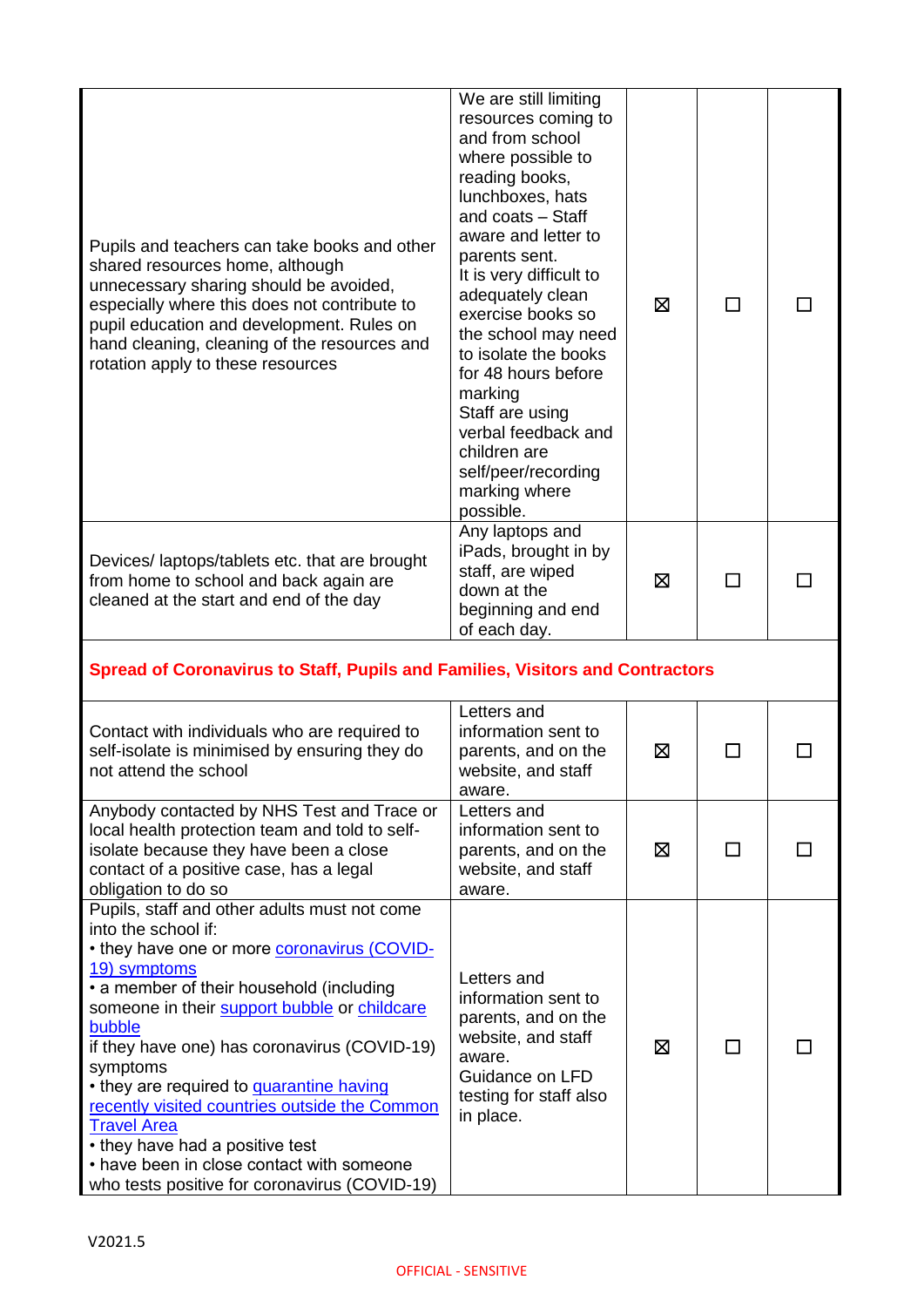| School makes everyone onsite or visiting<br>aware that they must immediately cease to<br>attend and not attend for at least 10 days from<br>the day after:<br>• the start of their symptoms<br>• the test date if they did not have any<br>symptoms but have had a<br>positive LFD or PCR test (if an LFD test is<br>taken first, and a PCR test is then taken within<br>2 days of the positive lateral flow test, and is<br>negative, it overrides the LFD test and the pupil<br>can return to school) | Letters and<br>information sent to<br>parents, and on the<br>website, and staff<br>aware.<br>Guidance on LFD<br>testing for staff also<br>in place.                                                                                                                              | ⊠ | П                        |  |
|---------------------------------------------------------------------------------------------------------------------------------------------------------------------------------------------------------------------------------------------------------------------------------------------------------------------------------------------------------------------------------------------------------------------------------------------------------------------------------------------------------|----------------------------------------------------------------------------------------------------------------------------------------------------------------------------------------------------------------------------------------------------------------------------------|---|--------------------------|--|
| The pupil or staff member who tested positive<br>for coronavirus (COVID-19) can return to their<br>normal routine and stop self-isolating after they<br>have finished their isolation period and their<br>symptoms have gone or if they continue to<br>have only a residual cough or anosmia                                                                                                                                                                                                            | This is because a<br>cough or anosmia<br>can last for several<br>weeks once the<br>infection has gone. If<br>they still have a high<br>temperature after 10<br>days or are<br>otherwise unwell,<br>you should advise<br>them to stay at<br>home and seek<br>medical advice.      | ⊠ | □                        |  |
| The school recognises that if they have two or<br>more confirmed cases within 14 days, or an<br>overall rise in sickness absence where<br>coronavirus (COVID-19) is suspected, they<br>may have an outbreak and will call the<br>dedicated advice service who will escalate the<br>issue to your local health protection team<br>where necessary and advise if any additional<br>action is required                                                                                                     | Each individual<br>positive case is<br>discussed with the<br>DfE helpline and<br>advice followed.<br>You can reach them<br>by calling the DfE<br>Helpline on 0800<br>046 8687 and<br>selecting option 1 for<br>advice on the action<br>to take in response<br>to a positive case | ⊠ | $\mathsf{L}$             |  |
| Where a pupil routinely attends more than one<br>setting on a part time basis, for example<br>because they are dual registered at a<br>mainstream school and a special setting, the<br>settings should work through the system of<br>controls collaboratively, enabling them to<br>address any risks identified and allowing them<br>to jointly deliver a broad and balanced<br>curriculum for the pupil. Pupils should be able<br>to continue attending both settings.                                 | While some<br>adjustment to<br>arrangements may<br>be required, pupils in<br>this situation should<br>not be isolated as a<br>solution to the risk of<br>greater contact<br>except when<br>required by specific<br>public health advice                                          | ⊠ | ΙI                       |  |
| Where individuals are self-isolating and are<br>within the definition of vulnerable, school has<br>put systems in place to keep in contact with<br>them, offer pastoral support, and check they<br>are able to access education support                                                                                                                                                                                                                                                                 | Remote learning in<br>place including<br>weekly welfare calls.                                                                                                                                                                                                                   | ⊠ | ΙI                       |  |
| Where schools and colleges are carrying out<br>their own testing regime, they make it clear to                                                                                                                                                                                                                                                                                                                                                                                                          | Guidance on LFD<br>testing for staff in<br>place.                                                                                                                                                                                                                                | ⊠ | $\overline{\phantom{a}}$ |  |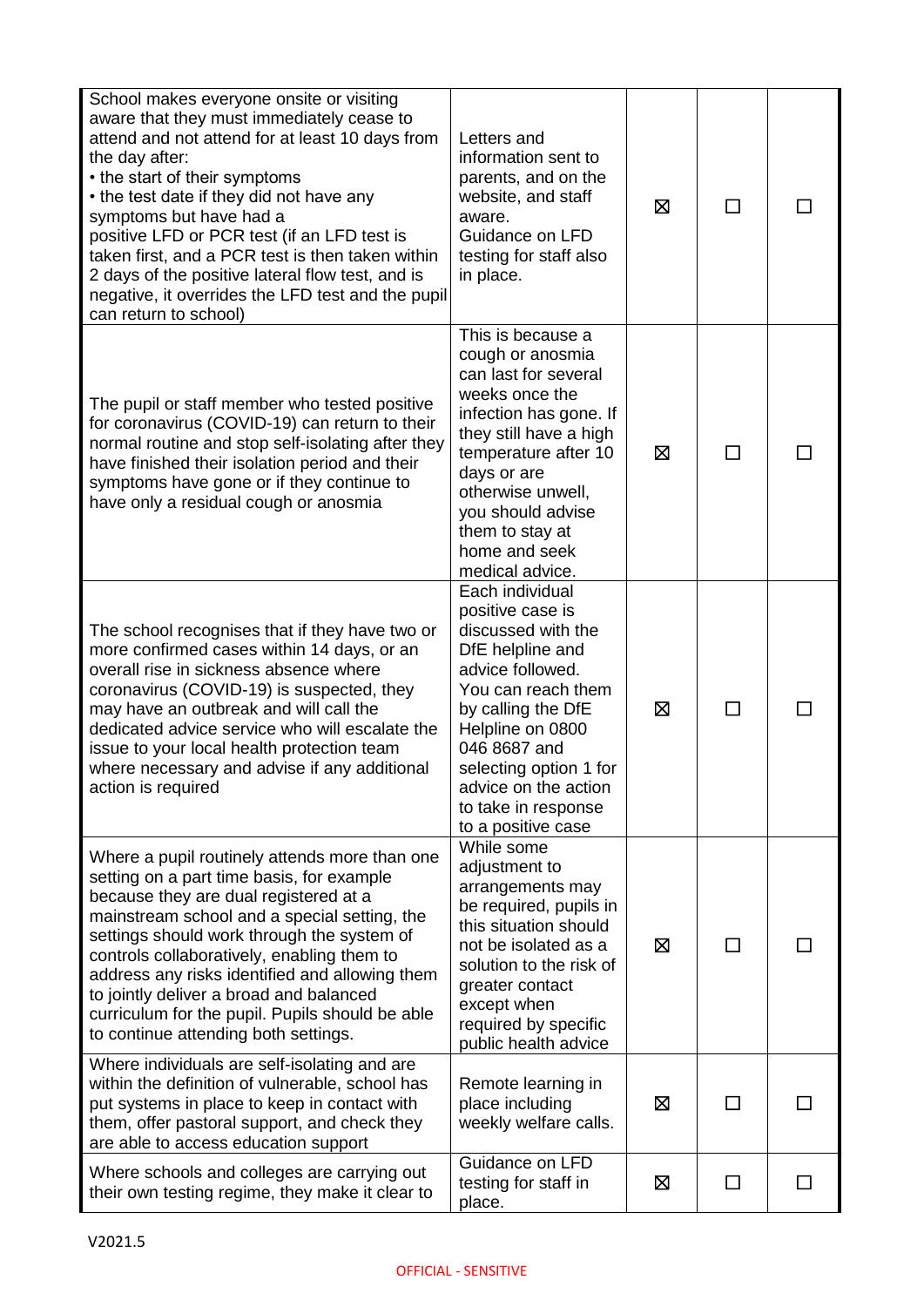| staff and pupils that a negative test result does<br>not remove the risk of transmission                                                                                                                                                                                                                                                                                                                                                                                                    | In some cases,<br>someone who has<br>tested negative may<br>still have the<br>undetected disease<br>and be infectious. It<br>is therefore essential<br>that everyone<br>continues to follow<br>good hygiene and<br>observe social<br>distancing measures<br>whether or not they<br>have been tested |   |                          |    |
|---------------------------------------------------------------------------------------------------------------------------------------------------------------------------------------------------------------------------------------------------------------------------------------------------------------------------------------------------------------------------------------------------------------------------------------------------------------------------------------------|-----------------------------------------------------------------------------------------------------------------------------------------------------------------------------------------------------------------------------------------------------------------------------------------------------|---|--------------------------|----|
| All CEV pupils should attend their school<br>unless they are one of the very small number<br>of pupils under paediatric or other specialist<br>care and have been advised by their GP or<br>clinician not to attend                                                                                                                                                                                                                                                                         | Individual risk<br>assessments and<br>support in place<br>where applicable.                                                                                                                                                                                                                         | ⊠ | ΙI                       |    |
| CEV individuals are no longer advised to shield<br>but must continue to follow the rules in place<br>for everyone under the current national<br>restrictions                                                                                                                                                                                                                                                                                                                                | All staff follow our<br>guidelines and risk<br>assessments                                                                                                                                                                                                                                          | ⊠ | ΙI                       |    |
| Staff with specific health conditions who fall<br>within the CEV category and have been<br>shielding, are advised to stay at home as<br>much as possible.<br>If working from home is not possible, they may<br>be asked to return to work. Consideration<br>should first be given to roles in school where it<br>is possible to maintain social distancing.<br>Returning is subject to an individual risk<br>assessment and being able to maintain social<br>distancing as much as possible |                                                                                                                                                                                                                                                                                                     |   | $\overline{\phantom{a}}$ | ⊠  |
| Those living with someone who is CEV can<br>still attend work where home-working is not<br>possible and should ensure they maintain<br>good prevention practice in the workplace and<br>home settings                                                                                                                                                                                                                                                                                       | Individual risk<br>assessments in<br>place where<br>applicable.                                                                                                                                                                                                                                     | ⊠ | $\blacksquare$           |    |
| CV staff can continue to attend school. While<br>in school they must follow the system of<br>controls to minimise the risks of transmission                                                                                                                                                                                                                                                                                                                                                 | Individual risk<br>assessments in<br>place.                                                                                                                                                                                                                                                         | 区 | □                        | □  |
| Staff who live with those who are CV can<br>attend the workplace but should ensure they<br>maintain good prevention practice in the<br>workplace and at home                                                                                                                                                                                                                                                                                                                                | Staff guidelines in<br>place.                                                                                                                                                                                                                                                                       | 区 | П                        | П  |
| Current evidence shows that a range of<br>factors mean that some people may be at<br>comparatively increased risk from coronavirus<br>(COVID-19) where it is not possible to work<br>from home, these staff can attend school as<br>long as the system of controls are adhered to                                                                                                                                                                                                           | Individual risk<br>assessments in<br>place where<br>applicable and all<br>staff follow our<br>guidelines and risk<br>assessments.<br>information available<br>on who is at higher<br>risk from coronavirus                                                                                          | ⊠ | П                        | ΙI |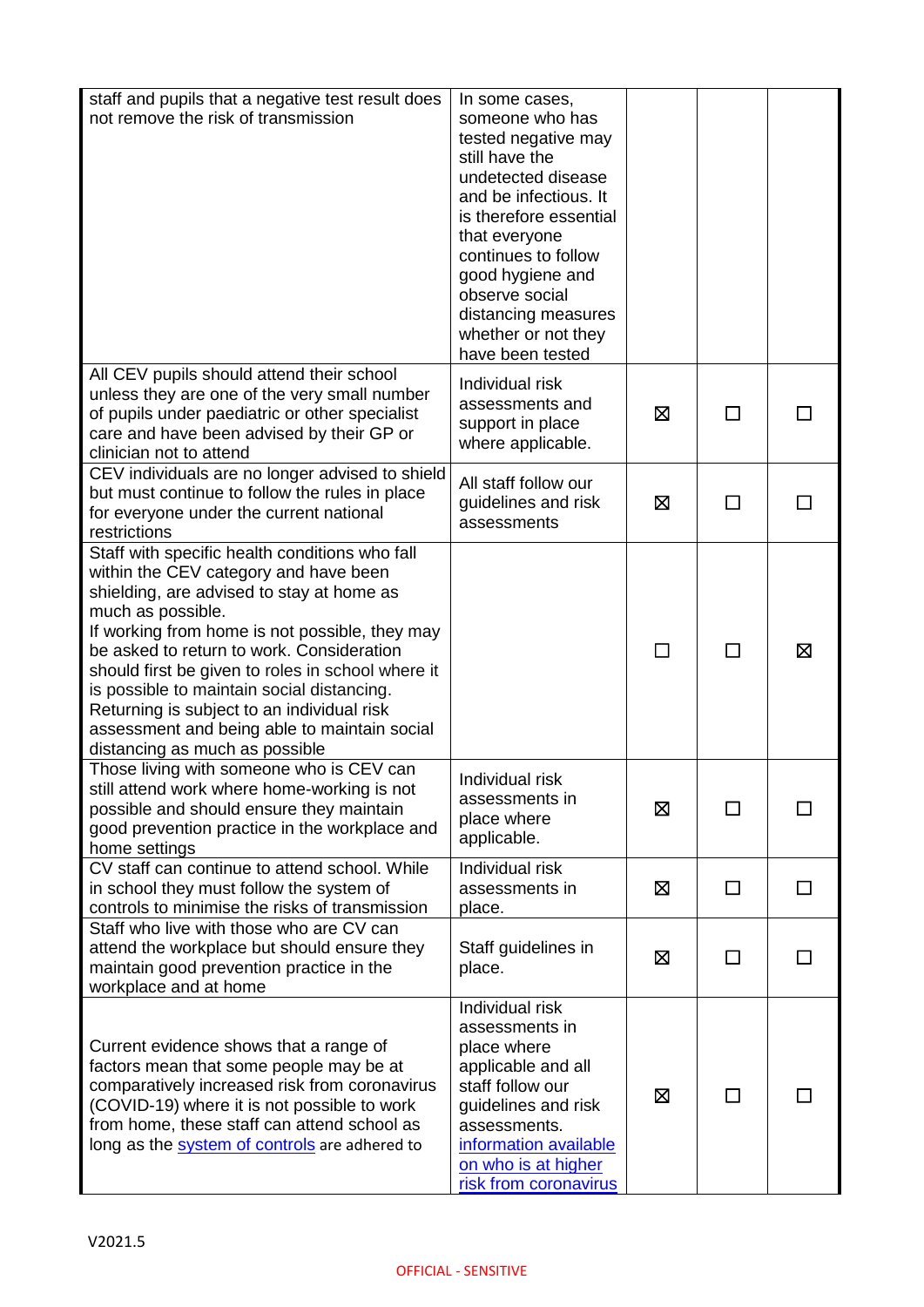| Pregnant women are in the 'clinically<br>vulnerable' category                                                                                                                                                                                                                                                                                                                                                                                                                                                                                                                                               | School must<br>complete the New<br>and Expectant<br>Mothers risk<br>assessment as well<br>as the Covid<br>Individual risk<br>assessment.<br>Both the New and<br><b>Expectant Mothers</b><br>and the Individual<br><b>Risk Assessment</b><br>must be reviewed<br>prior to 28 weeks<br>when risk factors<br>increase.<br><b>Individual Risk</b><br>Assessments will<br>need to be subject to<br>regular review<br>RCOG Q&A covid19<br>virus infection and<br>pregnancy | ⊠ | ΙI |  |
|-------------------------------------------------------------------------------------------------------------------------------------------------------------------------------------------------------------------------------------------------------------------------------------------------------------------------------------------------------------------------------------------------------------------------------------------------------------------------------------------------------------------------------------------------------------------------------------------------------------|----------------------------------------------------------------------------------------------------------------------------------------------------------------------------------------------------------------------------------------------------------------------------------------------------------------------------------------------------------------------------------------------------------------------------------------------------------------------|---|----|--|
| We currently advise, due to the increased risk<br>of serious illness and premature birth after 28<br>weeks gestation arising from Covid, that<br>pregnant colleagues in their 3 <sup>rd</sup> trimester do<br>not attend a physical workplace. Therefore,<br>from now on pregnant employees in their $3rd$<br>trimester should be directed to work from<br>home if they are currently attending a<br>workplace. This should happen as soon as<br>possible, and so managers are required to<br>send home any pregnant employees who<br>have reached the start of their 28 <sup>th</sup> week of<br>pregnancy | As pregnant women<br>are currently advised<br>not to be vaccinated<br>and there continues<br>to be moderate<br>levels of coronavirus<br>transmission within<br>the community, we<br>have decided to<br>continue to advise<br>those in the 3 <sup>rd</sup><br>trimester of<br>pregnancy to<br>continue to remain<br>away from<br>workplaces<br>As per NYCC<br>recommendation                                                                                          | ⊠ | П  |  |
| All employers have a duty of care to their<br>employees, and this extends to their mental<br>health.<br>Make sure you have explained to all staff the<br>measures you are putting in place. Discuss<br>with all staff any changes in place as part of<br>these measures.<br>Because some staff may be particularly<br>anxious about returning, you may need extra<br>systems in place to support staff wellbeing                                                                                                                                                                                            | We provide various<br>support mechanisms<br>for staff including our<br>Mental Health page<br>on our school<br>website.<br>Read about the:<br>extra mental health<br>support for pupils<br>and teachers,<br><b>Wellbeing for</b><br><b>Education return</b><br>programme<br><b>Education</b><br><b>Support</b> provides a<br>free helpline for                                                                                                                        | ⊠ |    |  |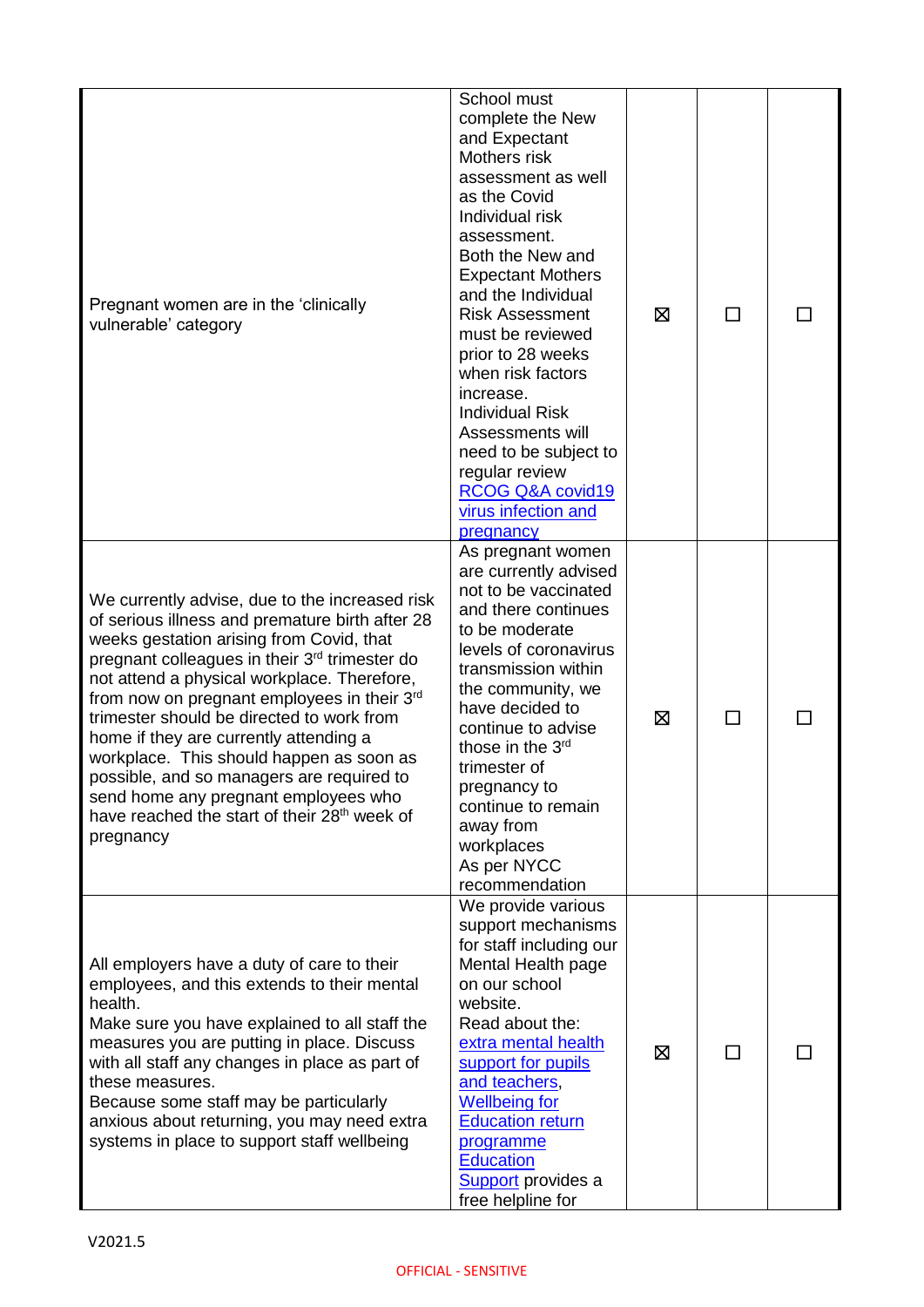|                                                                                                                                                                                                                                                                                                                     | school staff and<br>targeted support for<br>mental health and<br>wellbeing                                                                                                                                                                                                                                                                                                                                                                                   |   |              |  |
|---------------------------------------------------------------------------------------------------------------------------------------------------------------------------------------------------------------------------------------------------------------------------------------------------------------------|--------------------------------------------------------------------------------------------------------------------------------------------------------------------------------------------------------------------------------------------------------------------------------------------------------------------------------------------------------------------------------------------------------------------------------------------------------------|---|--------------|--|
| Volunteers may be used to support the work<br>of the school, as would usually be the case                                                                                                                                                                                                                           | Volunteers are<br>assigned to one<br>Bubble.<br>Mixing of volunteers<br>across groups<br>should be kept to a<br>minimum, and they<br>should remain 2<br>metres from pupils<br>and staff where<br>possible                                                                                                                                                                                                                                                    | ⊠ |              |  |
| Specialists, therapists, clinicians and other<br>support staff for pupils with SEND provide<br>interventions as usual                                                                                                                                                                                               | We ask specialist<br>staff to social<br>distance at 2m if<br>possible.<br>We do not ask<br>outside agencies to<br>wear face masks,<br>but some of them<br>insist.                                                                                                                                                                                                                                                                                            | ⊠ | $\mathbf{I}$ |  |
| Where it is necessary to use supply staff and<br>peripatetic teachers, those individuals will be<br>expected to comply with the school's<br>arrangements for managing and minimising<br>risk, including taking particular care to<br>minimise contact and maintain as much<br>distance as possible from other staff | We will not be using<br>Sports coaches or<br>Music peris. We will<br>try to keep the use<br>of supply to an<br>absolute minimum<br>and the agency we<br>use has tracking in<br>place.<br>To minimise the<br>numbers of<br>temporary staff<br>entering the school<br>premises, and<br>secure best value,<br>schools may wish to<br>use longer<br>assignments with<br>supply teachers and<br>agree a minimum<br>number of hours<br>across the academic<br>year | 区 |              |  |
| Supply staff, volunteers and other temporary<br>or peripatetic staff can move between schools.                                                                                                                                                                                                                      | As above, we ask<br>specialist staff to<br>social distance at<br>2m if possible.<br>We do not ask<br>outside agencies to<br>wear face masks,<br>but some of them<br>insist.                                                                                                                                                                                                                                                                                  | ⊠ | ΙI           |  |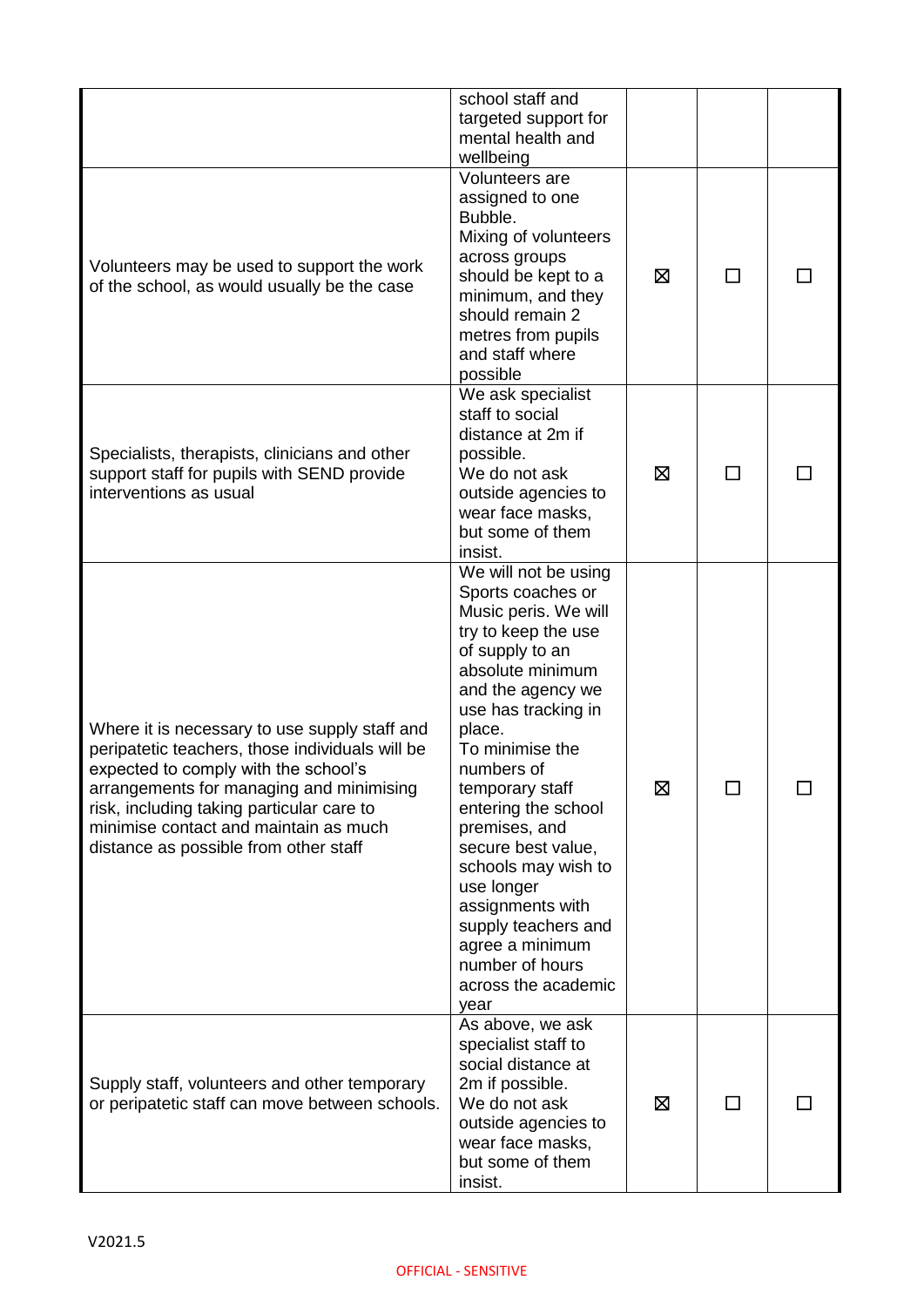|                                                                                                                                                                                                                                                                                                                                                                                                                                                                                                                                                                                                                                                                                       | They should ensure<br>they minimise<br>contact and maintain<br>as much distance as<br>possible from other<br>staff.<br>Such staff and<br>visitors must follow<br>your school's<br>arrangements for<br>managing and<br>minimising risk<br>based on the system<br>of controls. They<br>should also have<br>access to<br>information on the<br>safety arrangements<br>and be provided with<br>this as soon as<br>possible after the<br>booking.<br>This also applies to<br>other temporary staff<br>and volunteers<br>working in schools<br>such as:<br>support staff working<br>on a supply basis<br>peripatetic staff such<br>as music tutors and<br>sports coaches<br>those working in<br>before and after<br>school clubs |   |  |
|---------------------------------------------------------------------------------------------------------------------------------------------------------------------------------------------------------------------------------------------------------------------------------------------------------------------------------------------------------------------------------------------------------------------------------------------------------------------------------------------------------------------------------------------------------------------------------------------------------------------------------------------------------------------------------------|----------------------------------------------------------------------------------------------------------------------------------------------------------------------------------------------------------------------------------------------------------------------------------------------------------------------------------------------------------------------------------------------------------------------------------------------------------------------------------------------------------------------------------------------------------------------------------------------------------------------------------------------------------------------------------------------------------------------------|---|--|
| <b>Site User Becoming Unwell</b>                                                                                                                                                                                                                                                                                                                                                                                                                                                                                                                                                                                                                                                      |                                                                                                                                                                                                                                                                                                                                                                                                                                                                                                                                                                                                                                                                                                                            |   |  |
| If anyone in the school becomes unwell with a<br>new, continuous cough or a high temperature,<br>or has a loss of, or change in, their normal<br>sense of taste or smell (anosmia), they must<br>be sent home and advised to follow the<br>guidance which sets out that they must<br>be sent them home to begin isolation -<br>the isolation period includes the day<br>the symptoms started and the next 10<br>full days<br>be advised to follow the guidance for<br>households with possible or confirmed<br>coronavirus (COVID-19) infection -<br><b>GOV.UK (www.gov.uk)</b><br>be advised to arrange to have a test as<br>soon as possible to see if they have<br><b>COVID-19</b> | Clear guidelines<br>shared in Staff<br>Guidelines, letter<br>parents/carers and<br>Home School<br>Agreement and all<br>published on the<br>website.<br>Other members of<br>their household<br>(including any<br>siblings) should self-<br>isolate. Their<br>isolation period<br>includes the day<br>symptoms started<br>for the first person in<br>their household, or                                                                                                                                                                                                                                                                                                                                                     | ⊠ |  |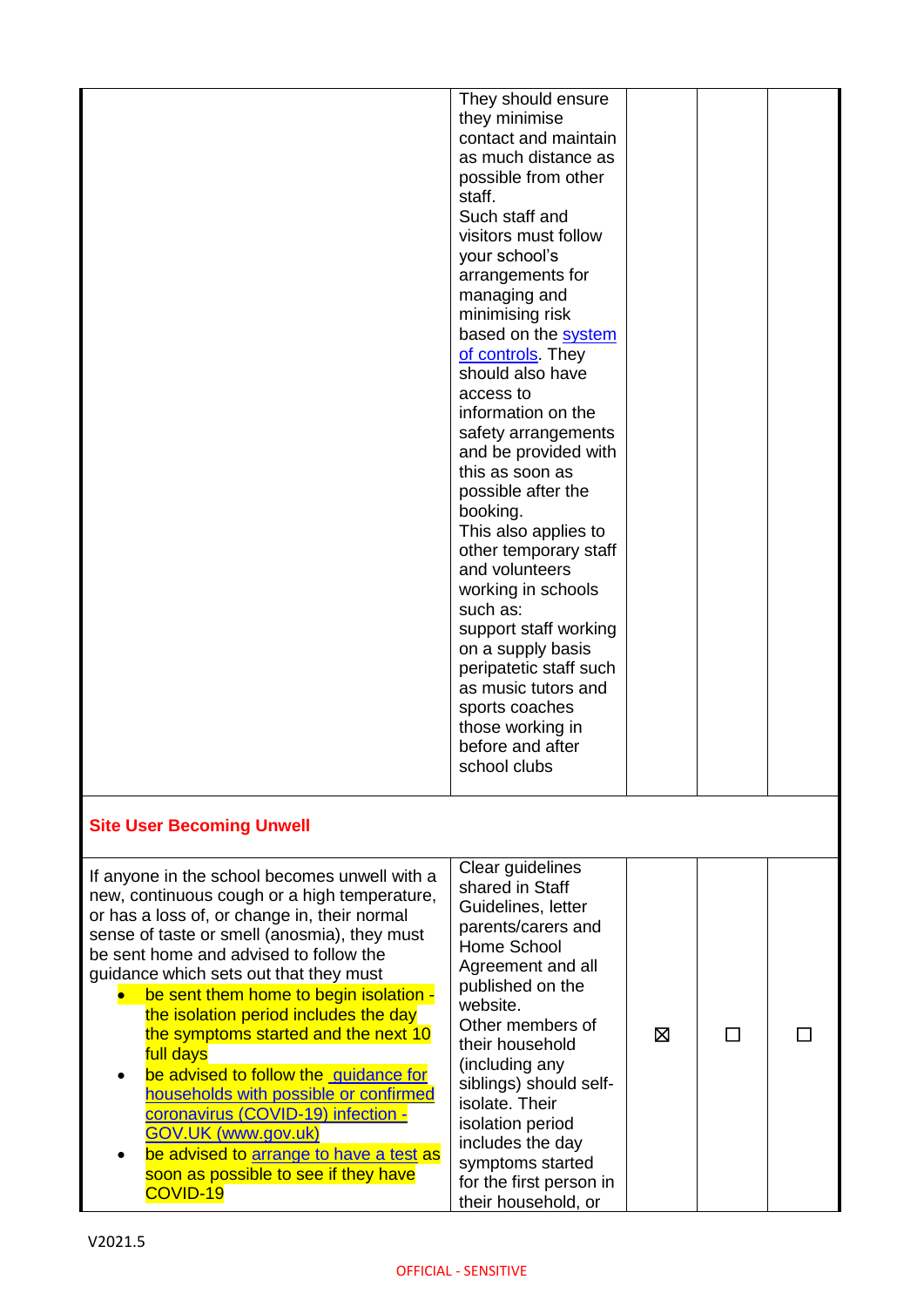|                                                                                                                                                                                                                                                                                                                      | the day their test<br>was taken if they did<br>not have symptoms,<br>whether this was a<br><b>Lateral Flow Device</b><br>(LFD) or Polymerase<br><b>Chain Reaction</b><br>(PCR) test), and the<br>next 10 full days. If a<br>member of the<br>household starts to<br>display symptoms<br>while self-isolating<br>they will need to<br>restart the 10 day<br>isolation period and<br>book a test |   |          |  |
|----------------------------------------------------------------------------------------------------------------------------------------------------------------------------------------------------------------------------------------------------------------------------------------------------------------------|------------------------------------------------------------------------------------------------------------------------------------------------------------------------------------------------------------------------------------------------------------------------------------------------------------------------------------------------------------------------------------------------|---|----------|--|
| If a pupil is awaiting collection, they should be<br>moved, if possible, to a room where they can<br>be isolated behind a closed door, depending<br>on the age of the Pupils and with appropriate<br>adult supervision if required. A window should<br>be opened for fresh air ventilation if it is safe<br>to do so | A plastic chair is<br>available in the front<br>entrance. If weather<br>permits the child will<br>sit outdoors<br>supervised by the<br>administrator at a<br>safe distance.<br>If it is not possible to<br>isolate them, move<br>them to an area<br>which is at least 2<br>metres away from<br>other people                                                                                    | ⊠ |          |  |
| If the pupil needs to go to the toilet while<br>waiting to be collected, they should use a<br>separate toilet if possible. The toilet should be<br>cleaned and disinfected using standard<br>cleaning products before being used by<br>anyone else                                                                   | There is a separate<br>toilet available, near<br>the main office,<br>which can be<br>cleaned after use.                                                                                                                                                                                                                                                                                        | ⊠ |          |  |
| PPE should be worn by staff caring for the<br>pupil while they await collection if a distance of<br>2 metres cannot be maintained (such as for a<br>very young pupil or a pupil with complex<br>needs)                                                                                                               | PPE available in the<br>main office.<br>See Inadequate<br><b>Personal Protection</b><br>& PPE section of<br>this risk assessment                                                                                                                                                                                                                                                               | ⊠ |          |  |
| In non-residential schools, if a pupil displays<br>coronavirus (COVID-19) symptoms, or has a<br>positive test, while at their school they should<br>avoid using public transport and, wherever<br>possible, be collected by a member of their<br>family or household                                                 | Staff aware<br>If someone who<br>uses dedicated<br>transport tests<br>positive, local<br>authorities should<br>work with schools<br>and colleges to<br>identify close<br>contacts                                                                                                                                                                                                              | ⊠ |          |  |
| In exceptional circumstances, if parents or<br>carers cannot arrange to have their child<br>collected, if age-appropriate and safe to do so                                                                                                                                                                          | We will avoid this at<br>all costs.<br>If this is not possible,<br>alternative                                                                                                                                                                                                                                                                                                                 | Ø | <b>I</b> |  |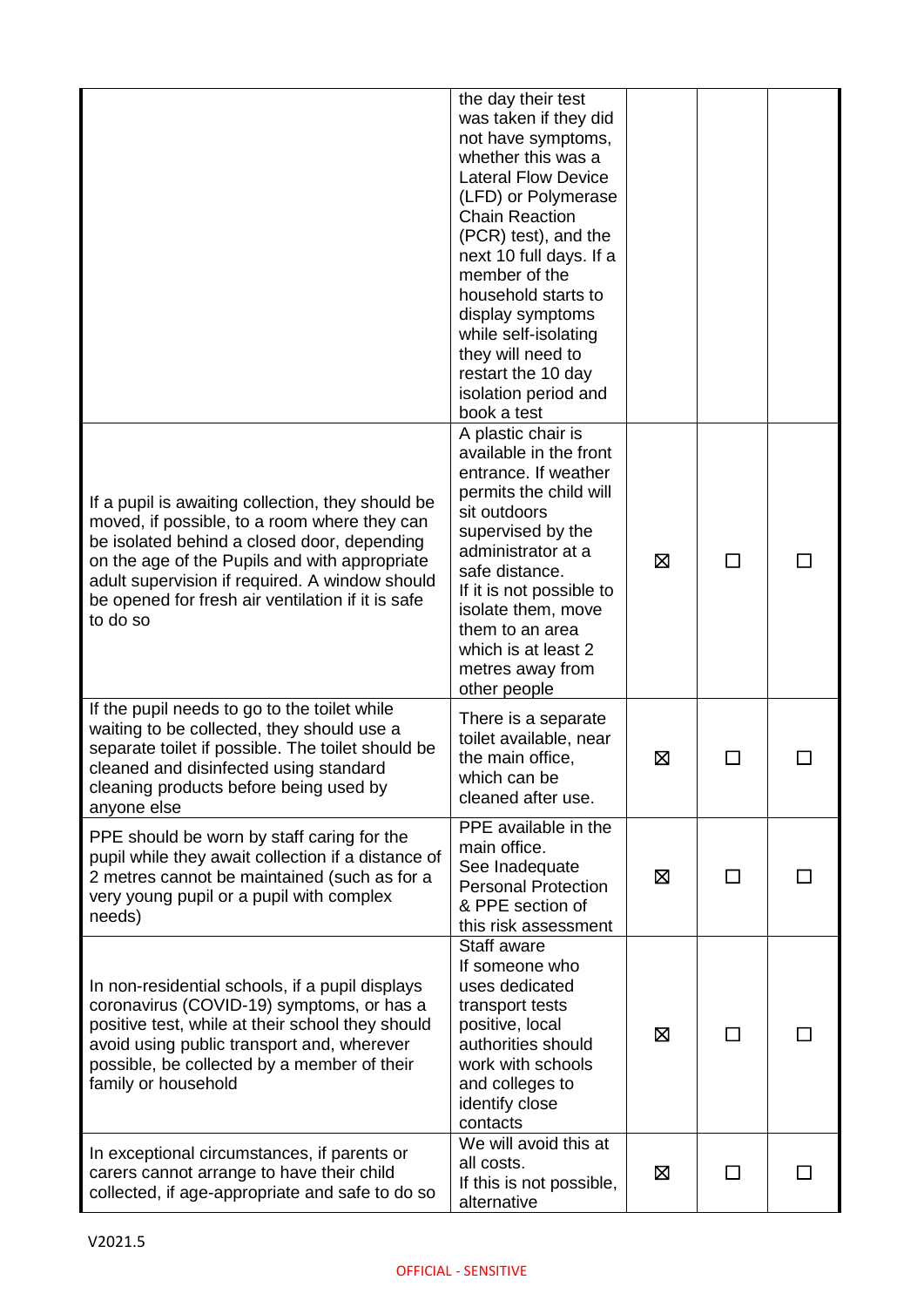| the child should walk, cycle or scoot home<br>following a positive test result                                                                                                                                                                                                                                                                                                                                                                                                                                                                                                                                                                                                                                                                                                                                                                                                                                                                                                                                        | arrangements may<br>need to be<br>organised by the<br>school. The local<br>authority may be<br>able to help source a<br>suitable vehicle<br>which would provide<br>appropriate<br>protection for the<br>driver, who must be<br>made aware that the<br>individual has tested<br>positive or is<br>displaying symptoms |   |              |  |
|-----------------------------------------------------------------------------------------------------------------------------------------------------------------------------------------------------------------------------------------------------------------------------------------------------------------------------------------------------------------------------------------------------------------------------------------------------------------------------------------------------------------------------------------------------------------------------------------------------------------------------------------------------------------------------------------------------------------------------------------------------------------------------------------------------------------------------------------------------------------------------------------------------------------------------------------------------------------------------------------------------------------------|----------------------------------------------------------------------------------------------------------------------------------------------------------------------------------------------------------------------------------------------------------------------------------------------------------------------|---|--------------|--|
| In an emergency, call 999 if the pupil is<br>seriously ill or injured or their life is at risk.                                                                                                                                                                                                                                                                                                                                                                                                                                                                                                                                                                                                                                                                                                                                                                                                                                                                                                                       | Clear guidance<br>shared in Staff<br>Guidelines.<br>Anyone with<br>coronavirus (COVID-<br>19) symptoms<br>should not visit the<br>GP, pharmacy,<br>urgent care centre or<br>a hospital                                                                                                                               | X |              |  |
| Any member of staff who has provided close<br>contact care to someone with symptoms,<br>regardless of whether they are wearing PPE,<br>and all other members of staff or pupils who<br>have been in close contact with that person,<br>do not need to go home to self-isolate unless:<br>the symptomatic person subsequently<br>tests positive<br>they develop symptoms themselves (in<br>which case, they should self-isolate<br>immediately and <b>arrange to have a</b><br>test)<br>they are requested to do so by NHS<br>Test and Trace or the Public Health<br>England (PHE) advice service<br>(or PHE local health protection team if<br>escalated) which is a legal obligation<br>they have tested positive from<br>an LFD or PCR test as part of a community or<br>worker programme. If an LFD test is taken<br>first, and a confirmatory PCR test is then<br>taken within 2 days of the positive lateral flow<br>test, and is negative, it overrides the LFD test<br>and the individual can return to school | Clear guidance<br>shared in Staff<br>Guidelines.                                                                                                                                                                                                                                                                     | ⊠ | ΙI           |  |
| Everyone must wash their hands thoroughly<br>for 20 seconds with soap and running water or<br>use hand sanitiser after any contact with<br>someone who is unwell                                                                                                                                                                                                                                                                                                                                                                                                                                                                                                                                                                                                                                                                                                                                                                                                                                                      | Clear guidance<br>shared in Staff<br>Guidelines.                                                                                                                                                                                                                                                                     | ⊠ | $\mathsf{L}$ |  |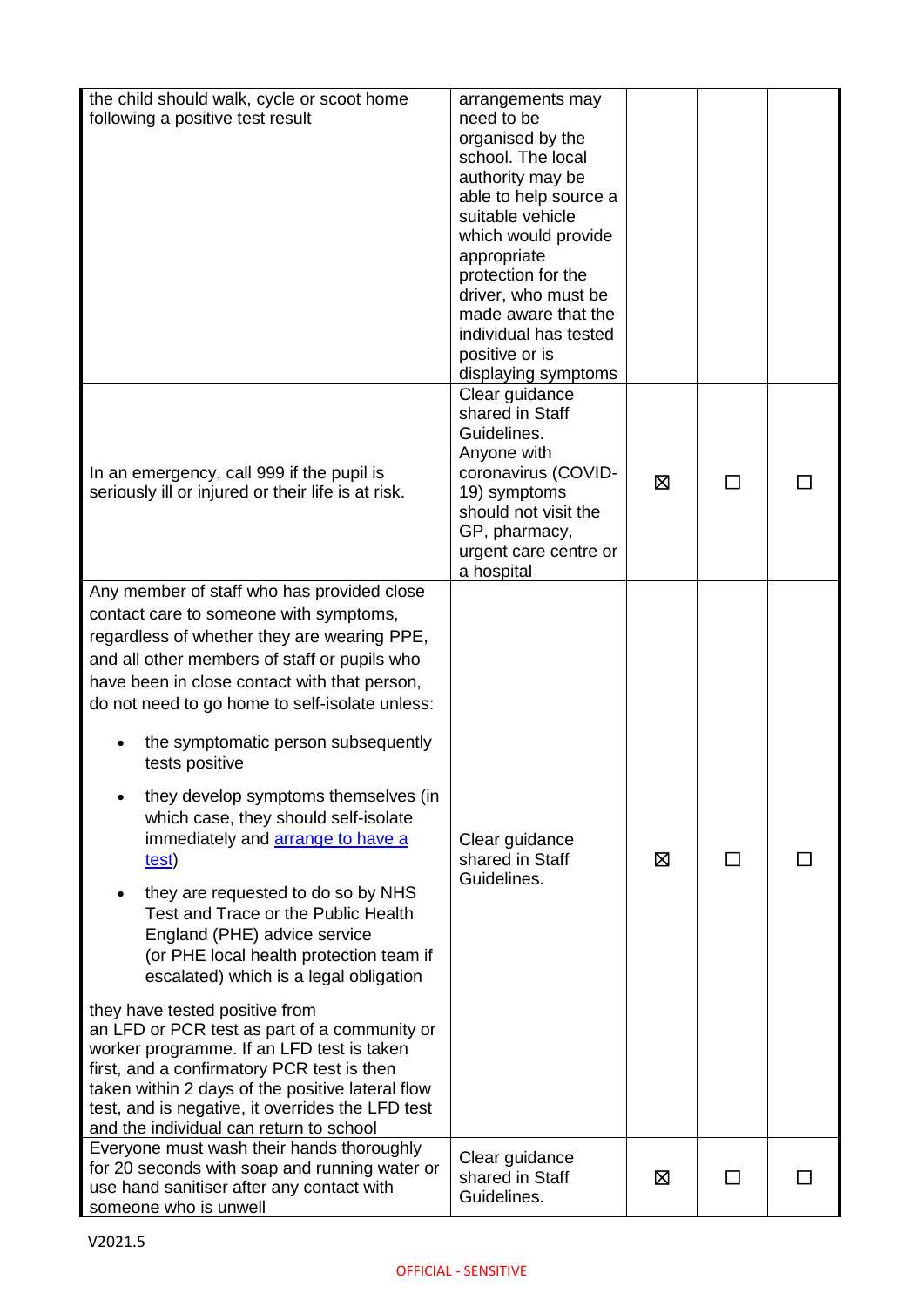| The area around the person with symptoms<br>must be cleaned with normal household<br>disinfectant after they have left to reduce the<br>risk of passing the infection on to other people                                                                                                                                                                                                                                                                                                                                                                                                                                                                                        | Additional cleaning<br>will take place.<br>COVID-19: cleaning<br>of non-healthcare<br>settings guidance                                                                                                                                                                                                                                                                                                                                          | ⊠ | П  |  |  |
|---------------------------------------------------------------------------------------------------------------------------------------------------------------------------------------------------------------------------------------------------------------------------------------------------------------------------------------------------------------------------------------------------------------------------------------------------------------------------------------------------------------------------------------------------------------------------------------------------------------------------------------------------------------------------------|--------------------------------------------------------------------------------------------------------------------------------------------------------------------------------------------------------------------------------------------------------------------------------------------------------------------------------------------------------------------------------------------------------------------------------------------------|---|----|--|--|
| <b>Site User Developing Symptoms</b>                                                                                                                                                                                                                                                                                                                                                                                                                                                                                                                                                                                                                                            |                                                                                                                                                                                                                                                                                                                                                                                                                                                  |   |    |  |  |
| Schools must ensure that staff members and<br>parents/carers understand that they will need<br>to be ready and willing to <b>book a test</b> if they<br>are displaying symptoms. The main symptoms<br>are a high temperature, a new continuous<br>cough and/or a loss or change to your sense<br>of smell or taste. Staff and pupils must not<br>come into the school if they have symptoms,<br>and must be sent home to self-isolate if they<br>develop them in school. All children can be<br>tested if they have symptoms, including<br>children under 5, but children aged 11 and<br>under will need to be helped by their parents<br>or carers if using a home testing kit | Clear guidance<br>shared in Staff<br>Guidelines and letter<br>to parents.<br>The advice service<br>(or PHE local health<br>protection team if<br>escalated) will<br>provide definitive<br>advice on who must<br>be sent home. A<br>template letter will<br>be provided to<br>schools, on the<br>advice of the health<br>protection team, to<br>send to parents and<br>staff if needed                                                            | ⊠ | П  |  |  |
| School have received an initial supply of 10<br>PCR test kits before the start of the autumn<br>term in 2020 and information about how to<br>order to replenish this supply when they are<br>running out                                                                                                                                                                                                                                                                                                                                                                                                                                                                        | PCR Tests in school<br>and additional pack<br>ordered.<br>You can replenish<br>these kits when they<br>run out by making<br>an order through the<br>online portal. You<br>should call the Test<br>and Trace helpdesk<br>on 119                                                                                                                                                                                                                   | ⊠ | П  |  |  |
| School determines how to prioritise the<br>distribution of their test kits in order to<br>minimise the impact of the virus on the<br>education of their pupils.                                                                                                                                                                                                                                                                                                                                                                                                                                                                                                                 | The HoS authorises<br>the issue of PCR<br>test kits on an<br>individual case basis<br>after liaising with the<br><b>Early Years Leader</b><br>or Admin.<br>The test kits sent to<br>schools are provided<br>to be used in the<br>exceptional<br>circumstance that an<br>individual becomes<br>symptomatic and<br>schools believe they<br>may have barriers to<br>accessing testing<br>elsewhere.<br>These kits can be<br>given directly to staff | ⊠ | ΙI |  |  |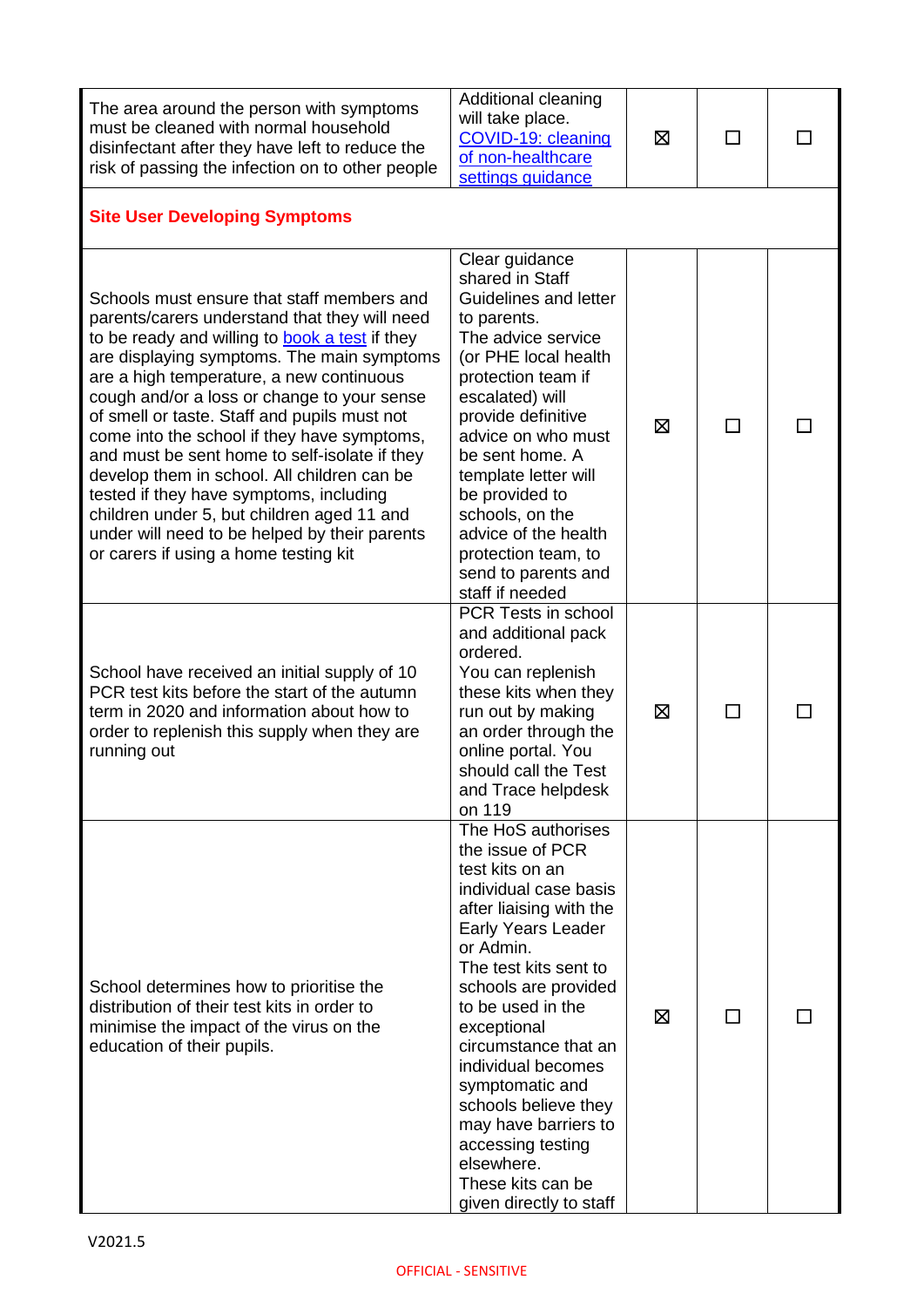|                                                                                                                                                                                                                                                                                                            | or parents and<br>carers collecting a<br>child who has<br>developed<br>symptoms at school.<br>In particular, these<br>tests kits will also<br>help ensure that<br>symptomatic staff<br>can also get a test<br>and if they test<br>negative, can return<br>to work as soon as<br>they no longer have<br>symptoms of<br>coronavirus (COVID-<br>19). Further<br>information is<br>provided in our<br>guidance<br><b>Coronavirus</b><br>(COVID-19): test kits<br>for schools and FE<br>providers. |   |              |  |
|------------------------------------------------------------------------------------------------------------------------------------------------------------------------------------------------------------------------------------------------------------------------------------------------------------|-----------------------------------------------------------------------------------------------------------------------------------------------------------------------------------------------------------------------------------------------------------------------------------------------------------------------------------------------------------------------------------------------------------------------------------------------------------------------------------------------|---|--------------|--|
| The asymptomatic testing programme does<br>not replace the current testing policy for those<br>with symptoms. Anyone with symptoms (even<br>if they recently had a negative LFD test<br>result), should still self-isolate immediately<br>according to government guidelines                               | Clear guidance<br>shared in Staff<br>Guidelines.                                                                                                                                                                                                                                                                                                                                                                                                                                              | 区 | ΙI           |  |
| It remains essential that anyone who gets a<br>positive result from an LFD test self-isolates<br>immediately, as must other members of their<br>household, while they get a<br>confirmatory PCR test                                                                                                       | Clear guidance<br>shared in Staff<br>Guidelines and<br>letters to parents.                                                                                                                                                                                                                                                                                                                                                                                                                    | 区 | $\mathbf{I}$ |  |
| Whilst awaiting the confirmatory PCR result,<br>pupils, students and staff and close contacts<br>should continue to self-isolate                                                                                                                                                                           | Clear guidance<br>shared in Staff<br>Guidelines and<br>letters to parents.                                                                                                                                                                                                                                                                                                                                                                                                                    | 区 | □            |  |
| Those with symptoms are expected to order a<br>test online or visit a test site to take a lab-<br>based polymerase chain reaction (PCR) test<br>to check if they have the virus                                                                                                                            | Clear guidance<br>shared in Staff<br>Guidelines.                                                                                                                                                                                                                                                                                                                                                                                                                                              | ⊠ | $\Box$       |  |
| Schools must ensure that staff members and<br>parents/carers understand that they will need<br>to be ready and willing to provide details of<br>anyone they have been in close contact with if<br>they were to test positive for coronavirus<br>(COVID-19) or if asked by NHS Test & Trace                 | Clear guidance<br>shared in Staff<br>Guidelines and<br>letters to parents.                                                                                                                                                                                                                                                                                                                                                                                                                    | ⊠ | П            |  |
| Schools must ensure that staff members and<br>parents/carers understand that they will need<br>to be ready and willing to self-isolate if they<br>have been in close contact with someone who<br>develops coronavirus (COVID-19) symptoms<br>or someone who tests positive for coronavirus<br>$(COVID-19)$ | Clear guidance<br>shared in Staff<br>Guidelines and<br>letters to parents.<br>Household members<br>of those contacts<br>who are sent home<br>do not need to self-                                                                                                                                                                                                                                                                                                                             | 区 | ΙI           |  |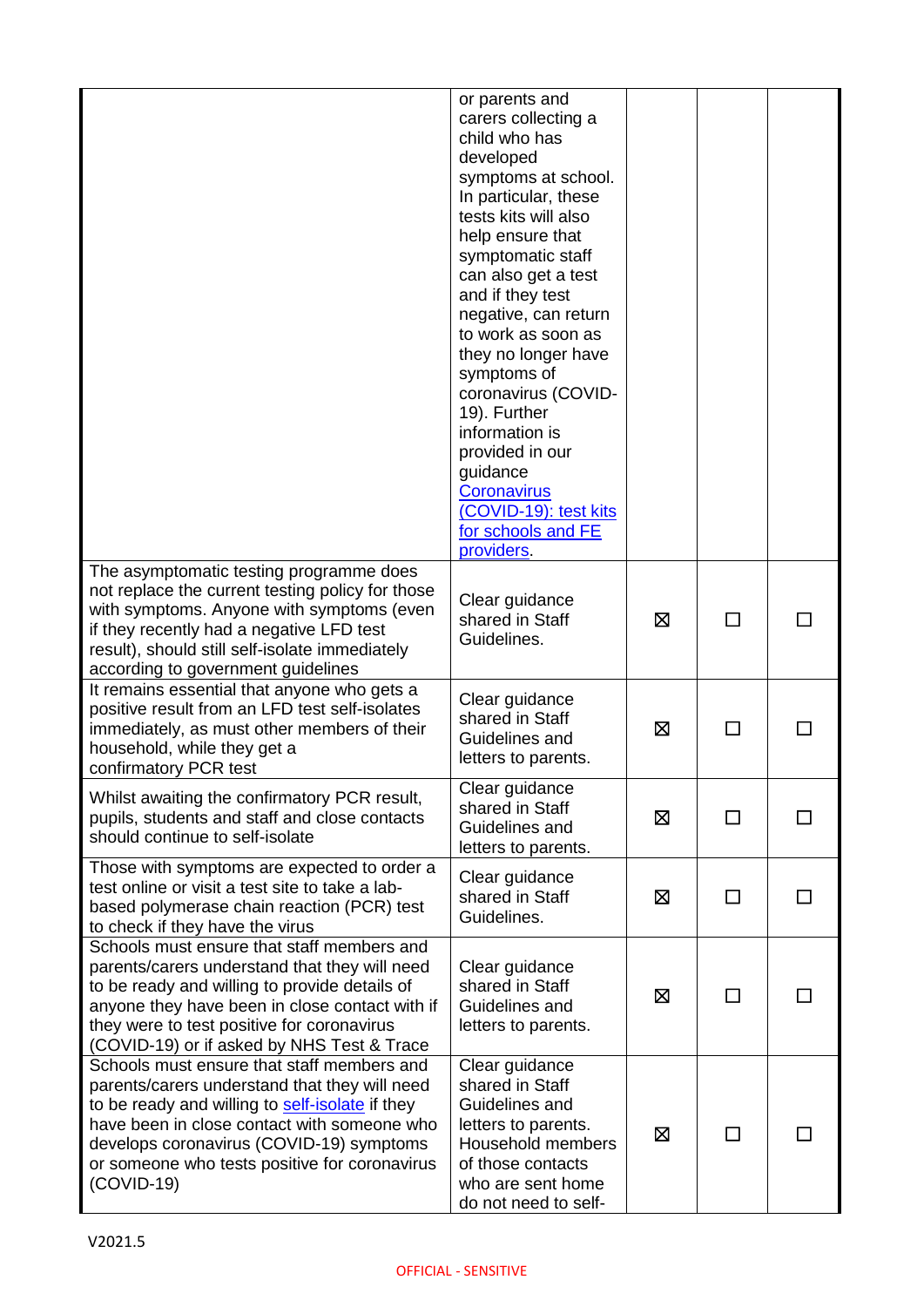|                                                                                                                                                                                                                                                                                                                                                                                                                                                         | isolate themselves<br>unless the child,<br>young person or<br>staff member who is<br>self-isolating<br>subsequently<br>develops symptoms                                                                                                                                       |   |              |  |
|---------------------------------------------------------------------------------------------------------------------------------------------------------------------------------------------------------------------------------------------------------------------------------------------------------------------------------------------------------------------------------------------------------------------------------------------------------|--------------------------------------------------------------------------------------------------------------------------------------------------------------------------------------------------------------------------------------------------------------------------------|---|--------------|--|
| Parents and staff are asked to inform the<br>school immediately of the results of a test                                                                                                                                                                                                                                                                                                                                                                | Clear guidance<br>shared in Staff<br>Guidelines and<br>letters to parents -<br>Logs in place.<br>Schools must not<br>share the names or<br>details of people<br>with coronavirus<br>(COVID-19) unless<br>essential to protect<br>others                                        | ⊠ | $\Box$       |  |
| If a member of the household starts to display<br>symptoms while self-isolating they will need to<br>restart the 10-day isolation period and book a<br>test.                                                                                                                                                                                                                                                                                            | Clear guidance<br>shared in Staff<br>Guidelines and<br>letters to parents.                                                                                                                                                                                                     | 区 | ΙI           |  |
| If anyone tests positive whilst not experiencing<br>symptoms, but develops symptoms during the<br>isolation period, they must restart the 10-day<br>isolation period from the day they developed<br>symptoms.                                                                                                                                                                                                                                           | Clear guidance<br>shared in Staff<br>Guidelines and<br>letters to parents.                                                                                                                                                                                                     | ⊠ | $\mathsf{L}$ |  |
| If someone with symptoms tests negative for<br>coronavirus (COVID-19), then they should<br>stay at home until they are recovered as usual<br>from their illness but can safely return<br>thereafter. The only exception to return<br>following a negative test result is where an<br>individual is separately identified as a close<br>contact of a confirmed case, when they will<br>need to self-isolate for 10 days from the date<br>of that contact | Clear guidance<br>shared in Staff<br>Guidelines and<br>letters to parents.<br>Schools should not<br>request evidence of<br>negative test results<br>or other medical<br>evidence before<br>admitting children or<br>welcoming them<br>back after a period<br>of self-isolation | ⊠ |              |  |
| Someone who is self-isolating because they<br>have been in close contact with someone who<br>has tested positive for coronavirus (COVID-<br>19) starts to feel unwell and gets a test for<br>coronavirus themselves, and the test delivers<br>a negative result, they must remain in isolation<br>for the remainder of the 10-day isolation<br>period                                                                                                   | Clear guidance<br>shared in Staff<br>Guidelines and<br>letters to parents.<br>This is because they<br>could still develop<br>coronavirus (COVID-<br>19) within the<br>remaining days                                                                                           | 区 | П            |  |
| If someone with symptoms tests positive, they<br>should follow the 'stay at home: guidance for<br>households with possible or confirmed<br>coronavirus (COVID-19) infection' and must<br>continue to self-isolate for at least 10 days<br>from the onset of their symptoms and then<br>return to school only if they do not have                                                                                                                        | Clear guidance<br>shared in Staff<br>Guidelines and<br>letters to parents.                                                                                                                                                                                                     | ⊠ | □            |  |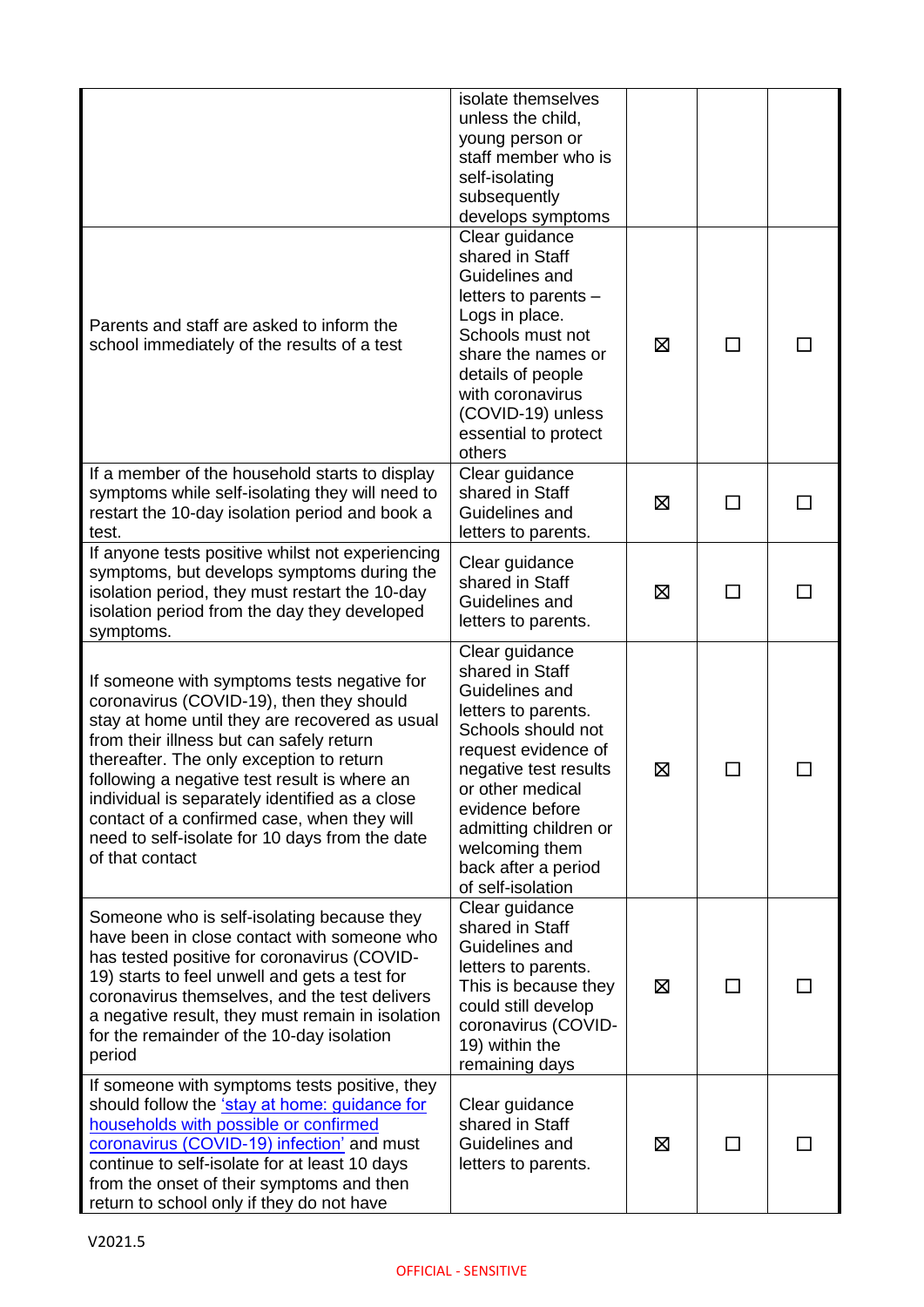| symptoms other than cough or loss of sense<br>of smell/taste. This is because a cough or<br>anosmia can last for several weeks once the<br>infection has gone. The 10-day period starts<br>from the day when they first became ill. If they<br>still have a high temperature, they should<br>continue to self-isolate until their temperature<br>returns to normal. Other members of their<br>household should all self-isolate for the full 10<br>days |                                                                                                                                                                                                                                                                                                                                                                                                                                                                                                                                                                                                                                                                                                                                                                                                                                                                                                                        |   |              |  |
|---------------------------------------------------------------------------------------------------------------------------------------------------------------------------------------------------------------------------------------------------------------------------------------------------------------------------------------------------------------------------------------------------------------------------------------------------------|------------------------------------------------------------------------------------------------------------------------------------------------------------------------------------------------------------------------------------------------------------------------------------------------------------------------------------------------------------------------------------------------------------------------------------------------------------------------------------------------------------------------------------------------------------------------------------------------------------------------------------------------------------------------------------------------------------------------------------------------------------------------------------------------------------------------------------------------------------------------------------------------------------------------|---|--------------|--|
| Schools send home those people who have<br>been in close contact with the person who has<br>tested positive, advising them to self-isolate<br>for 10 days since they were last in close<br>contact with that person when they were<br>infectious                                                                                                                                                                                                        | Clear guidance<br>shared in Staff<br>Guidelines and letter<br>to parents.<br>Advice taken from<br>the DfE helpline on<br>each positive case.<br>Close contact can<br>be anyone who:<br>lives in the same<br>household as<br>someone with<br>Coronavirus<br>$(COVID-19)$<br>symptoms or who<br>has tested positive<br>for coronavirus<br>$(COVID-19)$<br>has had any of the<br>following types of<br>contact with<br>someone who has<br>tested positive for<br>coronavirus (COVID-<br>19) with either a<br>PCR test or LFD test<br>(if a<br>confirmatory PCR te<br>st is negative,<br>provided it was<br>taken within two<br>days of the<br>positive LFD, it<br>overrides the lateral<br>flow test and close<br>contacts can stop<br>self isolating):<br>face-to-face contact<br>including being<br>coughed on or<br>having a face-to-<br>face conversation<br>within 1 metre<br>been within 1 metre<br>for 1 minute or | ⊠ | $\mathsf{L}$ |  |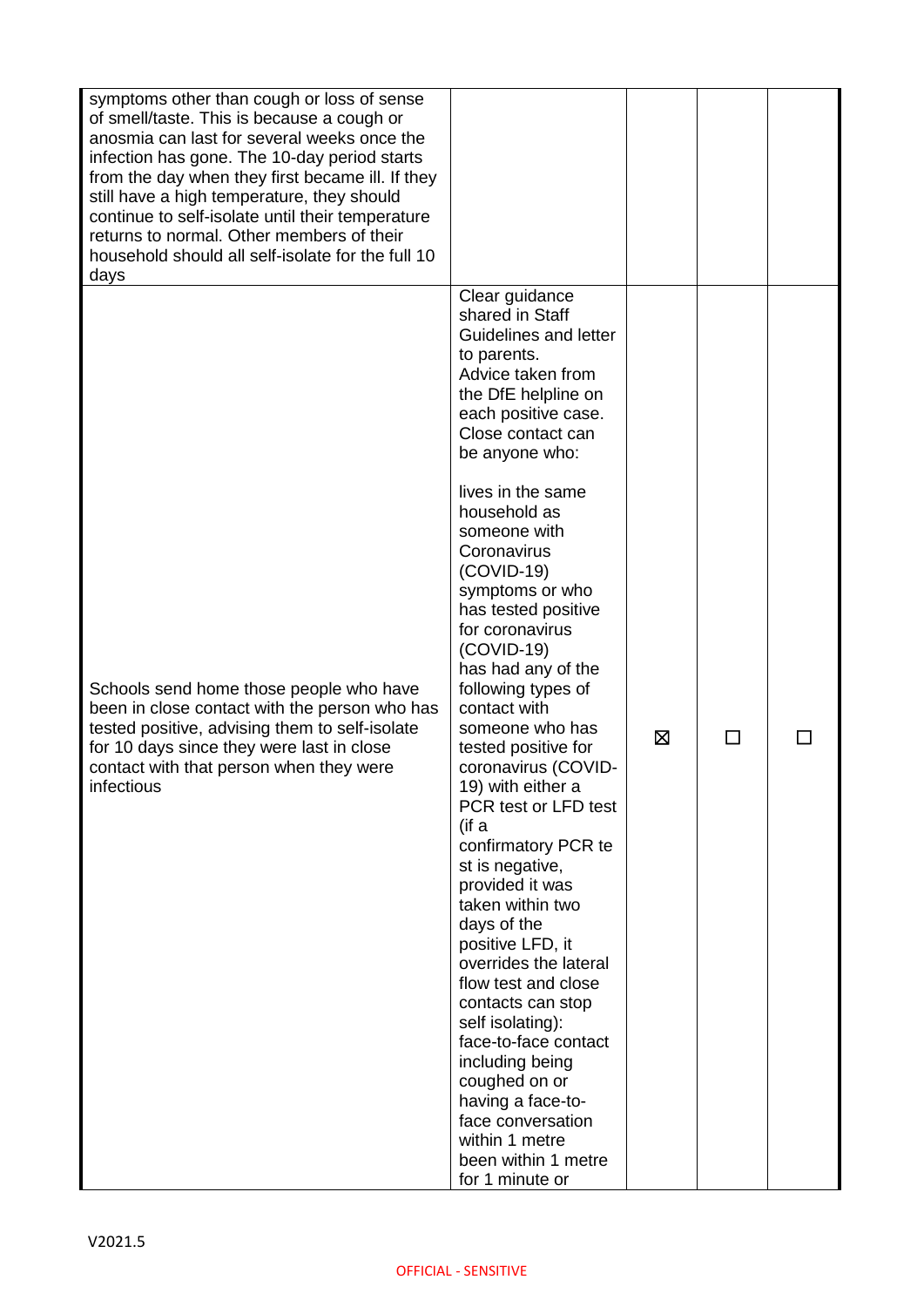|                                                                                                                                                                                                                                                                                       | longer without face-<br>to-face contact<br>been within 2 metres<br>of someone for more<br>than 15 minutes<br>(either as a one-off<br>contact or added up<br>together over 1 day)<br>travelled in the same<br>vehicle or a plane                                                                                                                                                                                                                                                              |   |  |
|---------------------------------------------------------------------------------------------------------------------------------------------------------------------------------------------------------------------------------------------------------------------------------------|----------------------------------------------------------------------------------------------------------------------------------------------------------------------------------------------------------------------------------------------------------------------------------------------------------------------------------------------------------------------------------------------------------------------------------------------------------------------------------------------|---|--|
| School must take swift action when they<br>become aware that someone who has<br>attended has tested positive for coronavirus<br>and must contact the dedicated advice service<br>introduced by Public Health England (PHE)<br>and delivered by the NHS Business Services<br>Authority | Each individual<br>positive case is<br>immediately<br>reported to the Trust<br>and discussed with<br>the DfE helpline and<br>advice followed.<br>This can be reached<br>by calling the DfE<br>Helpline on 0800<br>046 8687 and<br>selecting option 1 for<br>advice on the action<br>to take in response<br>to a positive case.<br>Schools will be put<br>through to a team of<br>advisers who will<br>inform them of what<br>action is needed<br>based on the latest<br>public health advice | ⊠ |  |
| Public Health England has good evidence that<br>routinely taking the temperature of pupils by<br>the school is not recommended as this is an<br>unreliable method for identifying coronavirus<br>(COVID-19) so this does not take place                                               | Staff aware.<br>We do have an<br>infrared<br>thermometer<br>available, which may<br>be used if children<br>appear unwell.                                                                                                                                                                                                                                                                                                                                                                    | 区 |  |
| <b>Inadequate Hand Washing/Personal Hygiene</b>                                                                                                                                                                                                                                       |                                                                                                                                                                                                                                                                                                                                                                                                                                                                                              |   |  |
| Staff/pupils/cleaners/contractors etc. will be<br>reminded to clean their hands regularly,<br>including;<br>when they arrive at the school<br>when they return from breaks<br>when they change rooms<br>before and after eating                                                       | Clear guidance<br>shared in Staff<br>Guidelines and on<br>posters near the<br>main entrance.<br>Ensure that staff<br>have sufficient time<br>to wash their hands<br>regularly, as<br>frequently as pupils                                                                                                                                                                                                                                                                                    | ⊠ |  |
| Consideration given to how often pupils and<br>staff will need to wash their hands and<br>incorporated time for this is in timetables or<br>lesson plans                                                                                                                              | Staff have<br>timetabled<br>handwashing at key<br>points during the<br>day.                                                                                                                                                                                                                                                                                                                                                                                                                  | ⊠ |  |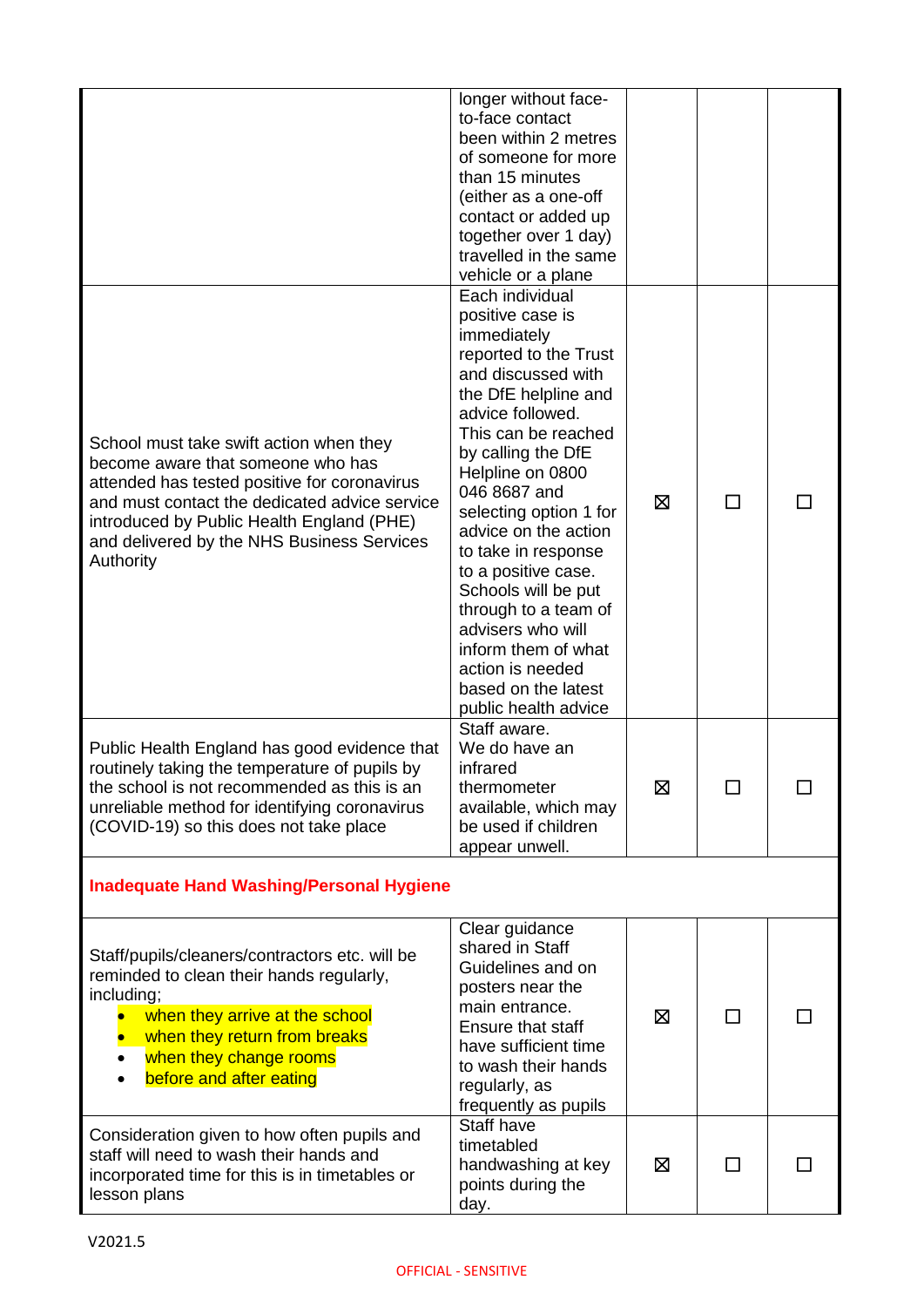| Staff working with pupils who spit<br>uncontrollably may want more opportunities to<br>wash their hands than other staff                                                                                                                                                                                                  |                                                                                                                                                                                                                                                                                             |        | П            | $\boxtimes$ |
|---------------------------------------------------------------------------------------------------------------------------------------------------------------------------------------------------------------------------------------------------------------------------------------------------------------------------|---------------------------------------------------------------------------------------------------------------------------------------------------------------------------------------------------------------------------------------------------------------------------------------------|--------|--------------|-------------|
| Pupils who use saliva as a sensory stimulant<br>or who struggle with 'catch it, bin it, kill it' may<br>also need more opportunities to wash their<br>hands and this has been considered                                                                                                                                  | Support in place as<br>required, especially<br>with Early Years                                                                                                                                                                                                                             | ⊠      | П            |             |
| Help given to pupils with complex needs to<br>clean their hands properly                                                                                                                                                                                                                                                  | Support in place as<br>required                                                                                                                                                                                                                                                             | 区      | $\Box$       | $\Box$      |
| Risk assessments for pupils with complex<br>needs that may struggle to maintain as good<br>respiratory hygiene as their peers, for example<br>those who spit uncontrollably or use saliva as<br>a sensory stimulant, have been updated in<br>order to support these pupils and the staff<br>working with them             |                                                                                                                                                                                                                                                                                             | $\Box$ | П            | ⊠           |
| Hands are washed with liquid soap & water for<br>a minimum of 20 seconds                                                                                                                                                                                                                                                  | Clear guidance<br>shared in Staff<br>Guidelines and on<br>posters.                                                                                                                                                                                                                          | 区      | П            |             |
| The school has considered whether they have<br>enough hand washing or hand sanitiser<br>'stations' available so that all pupils and staff<br>can clean their hands regularly                                                                                                                                              | All classrooms have<br>their own sinks, plus<br>additional facilities<br>available in toilets.                                                                                                                                                                                              | ⊠      | □            |             |
| Alcohol based hand cleansers/gels can only<br>be used if soap and water are not available,<br>but is not a substitute for hand washing. Such<br>gels MUST ONLY BE USED UNDER CLOSE<br>SUPERVISION. In normal circumstances<br>pupils should not be using alcohol based hand<br>cleansers because of the risk of ingestion | All classrooms have<br>their own sinks, plus<br>additional facilities<br>available in toilets.<br>Skin friendly<br>cleaning wipes can<br>be used as an<br>alternative<br>Before boarding and<br>when leaving the<br>bus, the TA will<br>supervise the use of<br>hand gel for each<br>child. | ⊠      | ΙI           |             |
| School has embedded hand washing routines<br>into school culture, supported by behaviour<br>expectations to help ensure younger pupils<br>and those with complex needs understand the<br>need to follow them                                                                                                              | As above, staff have<br>timetabled<br>handwashing at key<br>points during the<br>day.                                                                                                                                                                                                       | ⊠      | $\mathsf{L}$ |             |
| The 'catch it, bin it, kill it' approach is very<br>important and is promoted                                                                                                                                                                                                                                             | Clear guidance<br>shared in Staff<br>Guidelines and<br>Home School                                                                                                                                                                                                                          | ⊠      | П            |             |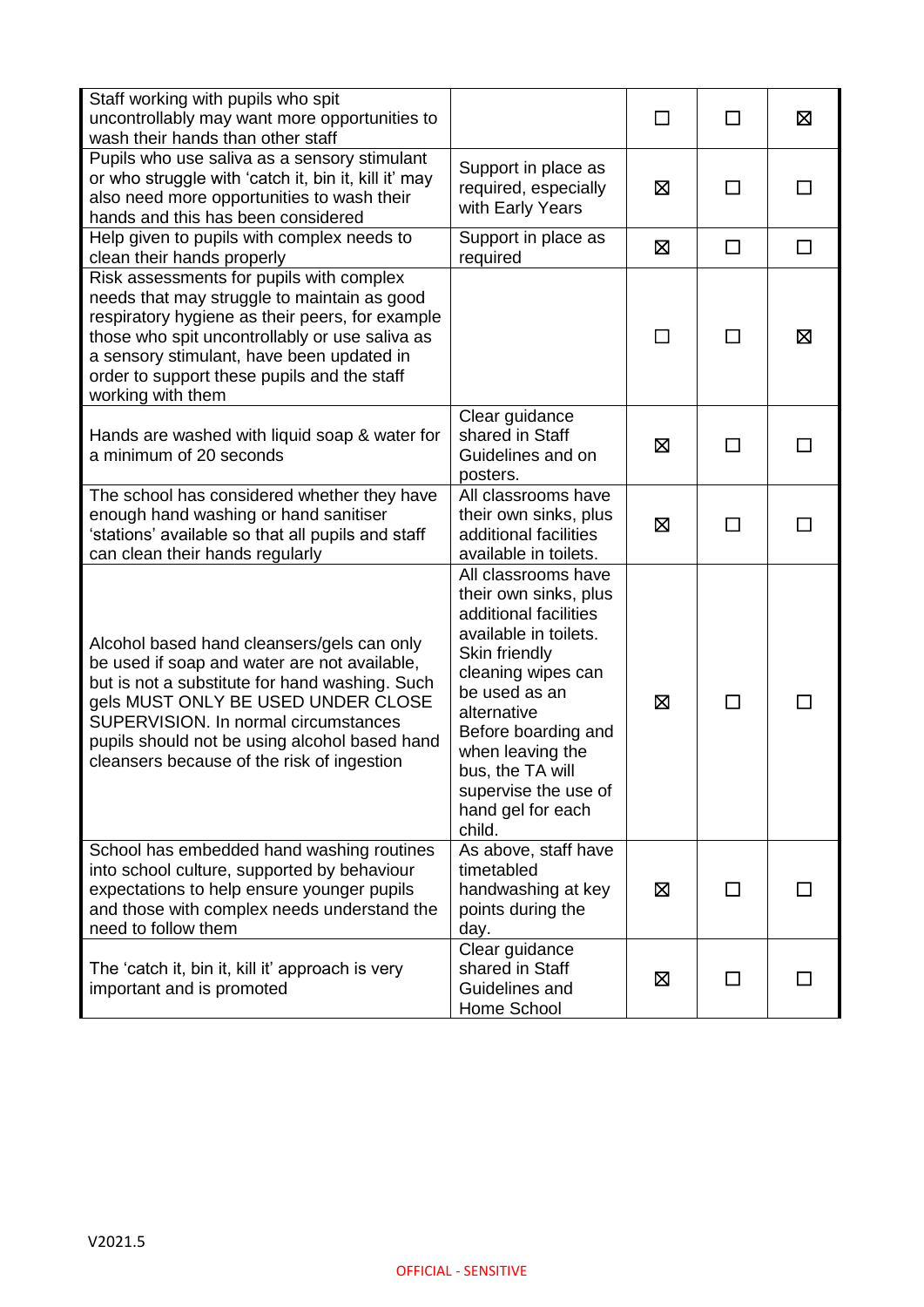|                                                                                                                                                                                                                                | Agreement.<br>apseal each Always in<br>Hintain and Lea Ware to catch an<br>Froster in<br>Nipese of vike Hisse Js soon a<br>vancing to mule<br>sarboa you touch. Clean your hands at<br>iden as you can.<br><b>NHS</b> |   |              |          |
|--------------------------------------------------------------------------------------------------------------------------------------------------------------------------------------------------------------------------------|-----------------------------------------------------------------------------------------------------------------------------------------------------------------------------------------------------------------------|---|--------------|----------|
| Disposable tissues are available in each room<br>for both staff and pupil use                                                                                                                                                  | Available in every<br>room                                                                                                                                                                                            | ⊠ | □            | <b>I</b> |
| Bins (ideally lidded pedal bins) for tissues are<br>available in each room                                                                                                                                                     | Available in every<br>room and tied off at<br>lunchtime and<br>emptied daily                                                                                                                                          | ⊠ | $\mathbf{I}$ |          |
| School has embedded the 'catch it, bin it, kill it'<br>approach to ensure younger pupils and those<br>with complex needs get this right, and that all<br>pupils understand that this is now part of how<br>the school operates | Staff ensure children<br>use this approach -<br>posters in place.<br>The e-bug website<br>contains free<br>resources for<br>schools, including<br>materials to<br>encourage good<br>hand and respiratory<br>hygiene   | ⊠ | $\sim$       |          |
| <b>Inadequate Personal Protection &amp; PPE</b>                                                                                                                                                                                |                                                                                                                                                                                                                       |   |              |          |
| Adults (staff and visitors) in Primary schools<br>DO wear face coverings in areas outside of<br>the classroom                                                                                                                  | Guidelines shared<br>with staff<br>Staff are wearing<br>face coverings in<br>offices and general<br>areas.                                                                                                            | 冈 | П            |          |
| Pupils in schools do not need to wear a face<br>covering whilst in the classroom                                                                                                                                               | Letters sent to<br>parents and<br>published on<br>website                                                                                                                                                             | ⊠ | □            |          |
| In Secondary schools face coverings should<br>be worn by pupils when moving around the<br>premises, outside of classrooms, such as in<br>corridors and communal areas where social<br>distancing cannot easily be maintained   | Even though this is<br>not a requirement in<br>the guidance NYCC<br>along with union<br>colleagues consider<br>this to be best<br>practice at this time                                                               |   |              | ⊠        |
| In Secondary schools face coverings should<br>be worn by adults when moving around the<br>premises, outside of classrooms, such as in<br>corridors and communal areas where social<br>distancing cannot easily be maintained   | Some individuals are<br>exempt from<br>wearing face<br>coverings This<br>applies to those<br>who:                                                                                                                     |   | $\mathbf{I}$ | ⊠        |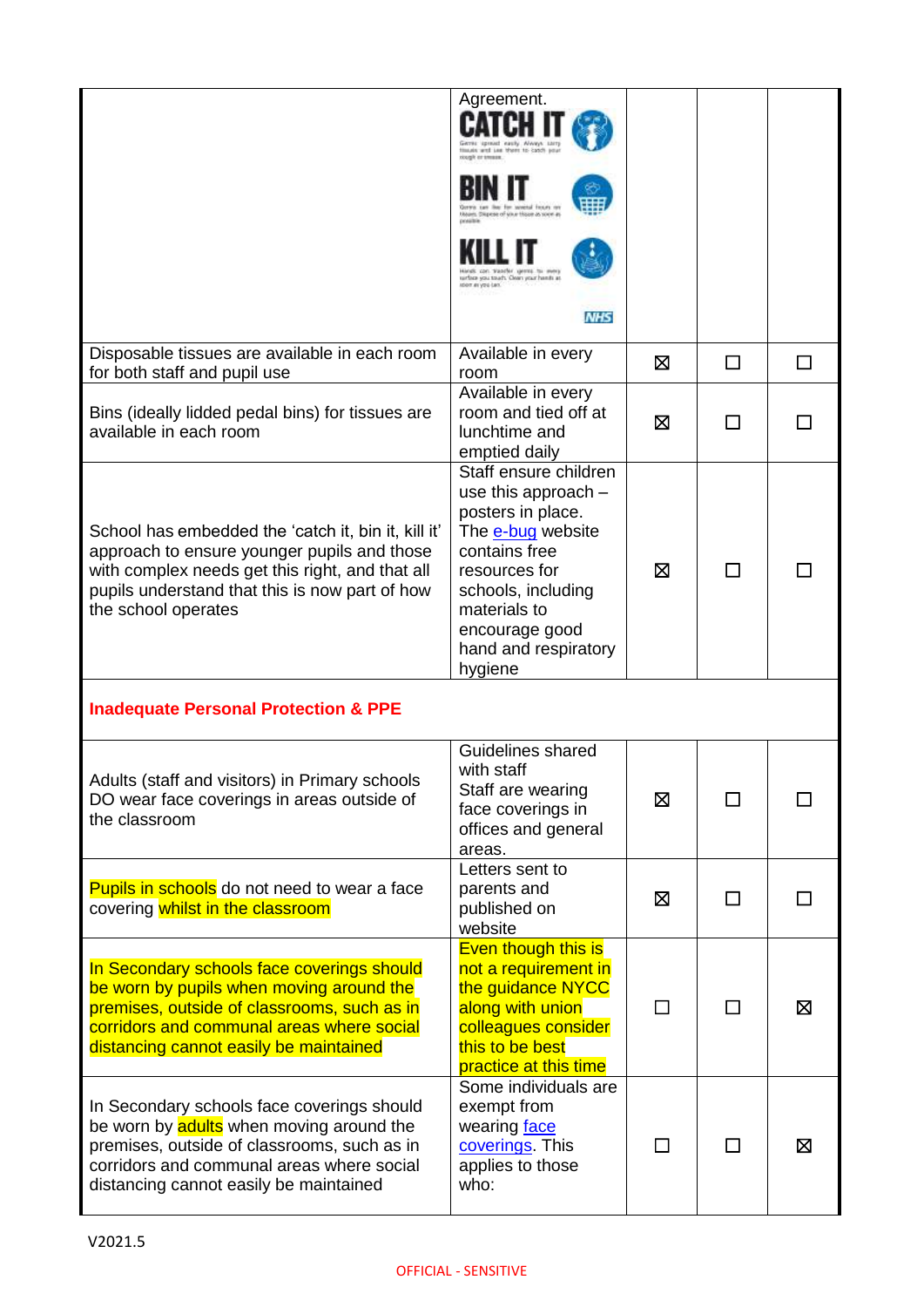|                                                                                                                                                                                      | people who cannot<br>put on, wear or<br>remove a face<br>covering because of<br>a physical or mental<br>illness or<br>impairment, or<br>disability<br>where putting on,<br>wearing or removing<br>a face covering will<br>cause you severe<br>distress<br>if you are speaking<br>to or providing<br>assistance to<br>someone who relies<br>on lip reading, clear<br>sound or facial<br>expressions to<br>communicate<br>to avoid harm or<br>injury, or the risk of<br>harm or injury, to<br>yourself or others -<br>including if it would<br>negatively impact on<br>your ability to<br>exercise or<br>participate in a<br>strenuous activity<br>The same<br>exemptions will<br>apply in education<br>settings, and we<br>would expect<br>teachers and other<br>staff to be sensitive<br>to those needs,<br>noting that some<br>people are less able<br>to wear face<br>coverings and that<br>the reasons for this<br>may not be visible to<br>others. |    |   |   |
|--------------------------------------------------------------------------------------------------------------------------------------------------------------------------------------|--------------------------------------------------------------------------------------------------------------------------------------------------------------------------------------------------------------------------------------------------------------------------------------------------------------------------------------------------------------------------------------------------------------------------------------------------------------------------------------------------------------------------------------------------------------------------------------------------------------------------------------------------------------------------------------------------------------------------------------------------------------------------------------------------------------------------------------------------------------------------------------------------------------------------------------------------------|----|---|---|
| Transparent face coverings can also be worn,<br>but only to assist communication with<br>someone who relies on lip reading, clear<br>sound or facial expression to communicate       |                                                                                                                                                                                                                                                                                                                                                                                                                                                                                                                                                                                                                                                                                                                                                                                                                                                                                                                                                        | ΙI | П | ⊠ |
| Face visors or shields can be worn by those<br>exempt from wearing a face covering but they<br>are not an equivalent alternative in terms of<br>source control of virus transmission | Visors may protect<br>against droplet<br>spread in specific<br>circumstances but<br>are unlikely to be<br>effective in<br>preventing aerosol                                                                                                                                                                                                                                                                                                                                                                                                                                                                                                                                                                                                                                                                                                                                                                                                           | ⊠  |   |   |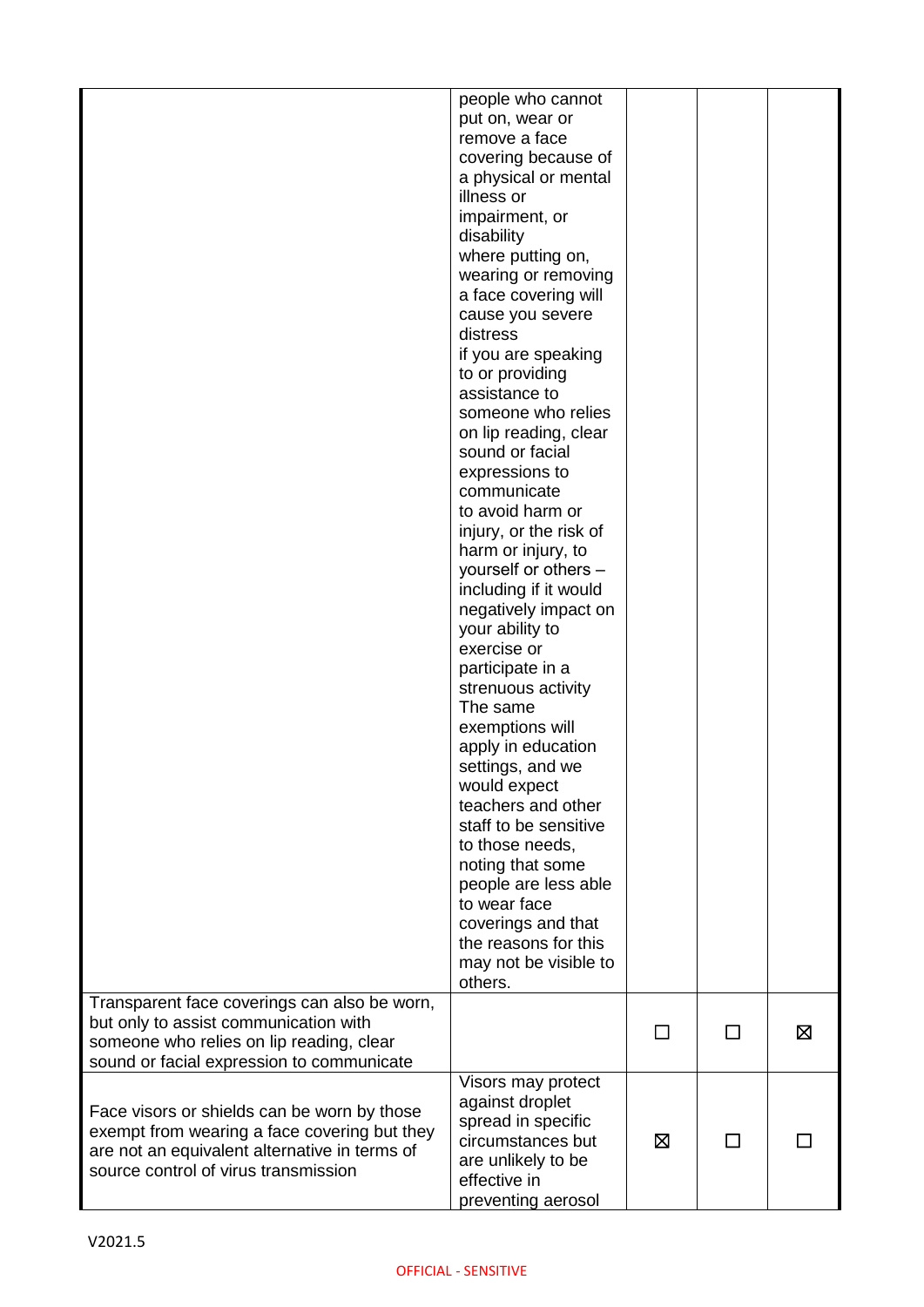|                                                                                                                                                                                                                                                                                                                                                             | transmission, and<br>therefore in a school<br>environment are<br>unlikely to offer<br>appropriate<br>protection to the<br>wearer. Visors<br>should only be used<br>by those exempt<br>from wearing a face<br>covering after<br>carrying out a risk<br>assessment for the<br>specific situation and<br>should always be<br>cleaned<br>appropriately |   |                          |  |
|-------------------------------------------------------------------------------------------------------------------------------------------------------------------------------------------------------------------------------------------------------------------------------------------------------------------------------------------------------------|----------------------------------------------------------------------------------------------------------------------------------------------------------------------------------------------------------------------------------------------------------------------------------------------------------------------------------------------------|---|--------------------------|--|
| Those who rely on visual signals for<br>communication, or communicate with or<br>provide support to such individuals, are<br>currently exempt from any requirement to<br>wear face coverings in schools or in public<br>places                                                                                                                              | Parents who are<br>exempt inform staff                                                                                                                                                                                                                                                                                                             | ⊠ | П                        |  |
| Pupils are instructed to:<br>• not touch the front of their face covering<br>during use or when removing it<br>• dispose of temporary face coverings in a<br>'black bag' waste bin (not recycling bin)<br>• place reusable face coverings in a plastic<br>bag they can take home with them<br>• wash their hands again before heading to<br>their classroom | Discussed during<br>assemblies.                                                                                                                                                                                                                                                                                                                    | ⊠ | $\Box$                   |  |
| Clear instructions are provided to <b>staff</b> on how<br>to put on, remove, store and dispose of face<br>coverings, to avoid inadvertently increasing<br>the risks of transmission.                                                                                                                                                                        | Discussed during<br>staff meetings.                                                                                                                                                                                                                                                                                                                | ⊠ |                          |  |
| Safe wearing of face coverings requires<br>cleaning of hands before and after touching -<br>including to remove or put them on $-$ and the<br>safe storage of them in individual, sealable<br>plastic bags between use                                                                                                                                      | Discussed during<br>staff meetings and in<br>assemblies.                                                                                                                                                                                                                                                                                           | ⊠ | $\overline{\phantom{a}}$ |  |
| Where a face covering becomes damp, it<br>should not be worn and the face covering<br>should be replaced carefully                                                                                                                                                                                                                                          | Staff aware<br>Staff may consider<br>bringing a spare<br>face covering to<br>wear if their face<br>covering becomes<br>damp during the day<br>We have a small<br>supply of masks<br>available.                                                                                                                                                     | ⊠ |                          |  |
| Where anybody is struggling to access a face<br>covering, or where they are unable to use their<br>face covering due to having forgotten it or it<br>having become soiled or unsafe, the school<br>has taken steps to have a small contingency<br>supply available to meet such needs                                                                       | We have a small<br>supply of masks<br>available.                                                                                                                                                                                                                                                                                                   | ⊠ | $\blacksquare$           |  |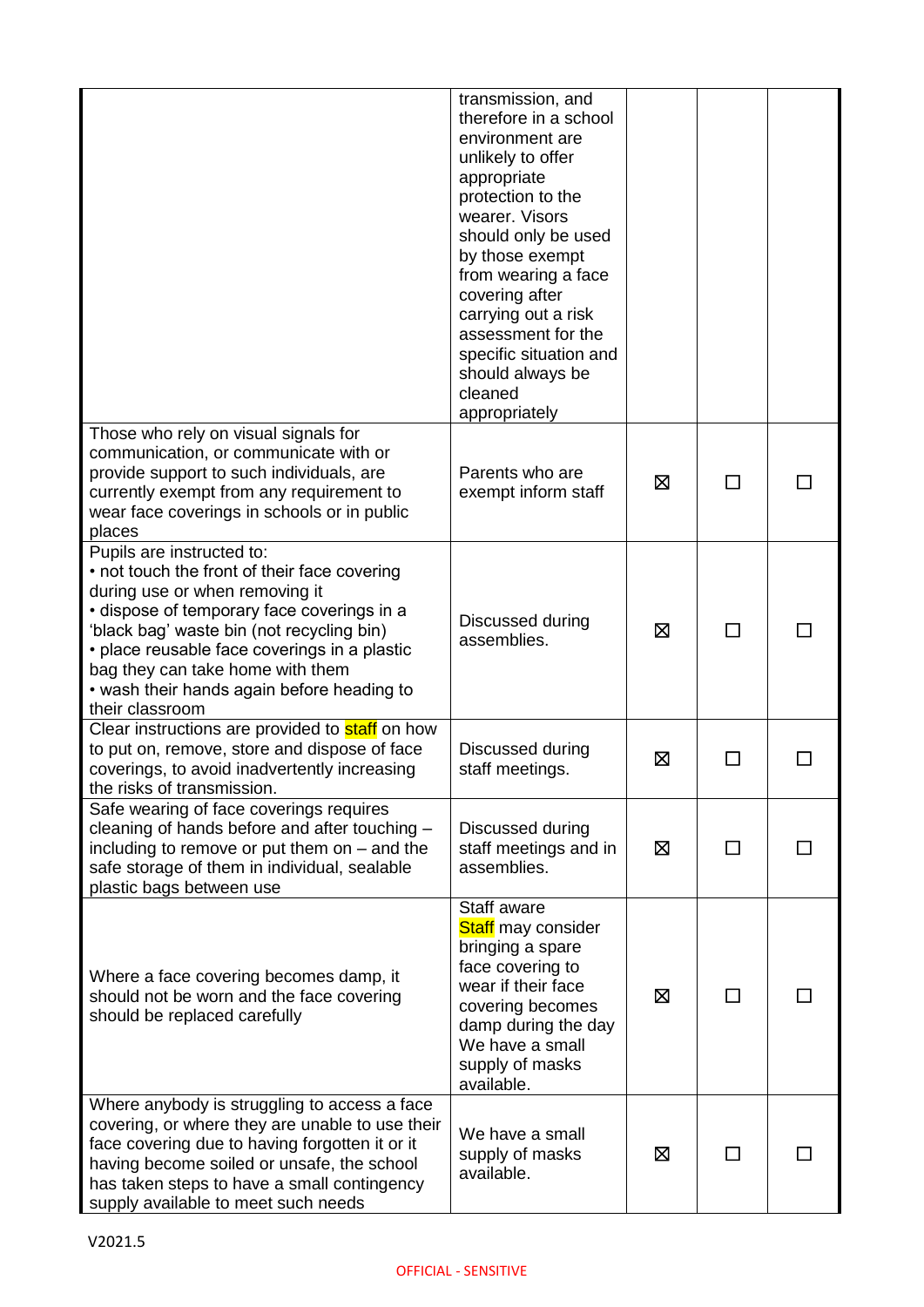| School has a process for when face coverings<br>are worn within the school and how they<br>should be removed                                                                                                                                                                                                                                                                                                                                                                                                                                                                                 | Staff aware and N/A<br>for pupils.<br>This procedure<br>should be<br>communicated<br>clearly to <b>adults</b>                                                                                                                                                                              | ⊠       | $\mathsf{L}$ |   |
|----------------------------------------------------------------------------------------------------------------------------------------------------------------------------------------------------------------------------------------------------------------------------------------------------------------------------------------------------------------------------------------------------------------------------------------------------------------------------------------------------------------------------------------------------------------------------------------------|--------------------------------------------------------------------------------------------------------------------------------------------------------------------------------------------------------------------------------------------------------------------------------------------|---------|--------------|---|
| PPE will need to be worn by a member of staff<br>if a pupil becomes unwell with symptoms of<br>coronavirus while in their setting and needs<br>direct personal care until they can return<br>home. A face mask should be worn by the<br>supervising adult if a distance of 2 metres<br>cannot be maintained. If contact with the pupil<br>is necessary, then gloves, an apron and a<br>face mask should be worn by the supervising<br>adult. If there is a risk of splashing to the eyes,<br>for example from coughing, spitting, or<br>vomiting, then eye protection should also be<br>worn | PPE available in the<br>main office.<br>safe working in<br>education, childcare<br>and children's social<br>care                                                                                                                                                                           | ⊠       | ΙI           |   |
| PPE for coronavirus (COVID-19) is required<br>when performing aerosol generating<br>procedures (AGPs)                                                                                                                                                                                                                                                                                                                                                                                                                                                                                        |                                                                                                                                                                                                                                                                                            | $\perp$ | П            | 区 |
| When working with children and young people<br>who cough, spit or vomit but do not have<br>coronavirus (COVID-19) symptoms, only any<br>PPE that would be routinely worn, is worn                                                                                                                                                                                                                                                                                                                                                                                                            | Staff aware                                                                                                                                                                                                                                                                                | 区       | П            |   |
| <b>Visitors, Contractors &amp; Spread of Coronavirus</b>                                                                                                                                                                                                                                                                                                                                                                                                                                                                                                                                     |                                                                                                                                                                                                                                                                                            |         |              |   |
| All visitors and contractors must make pre-<br>arranged appointments or they will not be<br>allowed on site                                                                                                                                                                                                                                                                                                                                                                                                                                                                                  | All visits must be<br>pre-booked and<br>approved by the<br><b>EHT</b>                                                                                                                                                                                                                      | ⊠       |              |   |
| School ensures site guidance on physical<br>distancing and hygiene is explained to visitors<br>and contractors on or before arrival                                                                                                                                                                                                                                                                                                                                                                                                                                                          | In place                                                                                                                                                                                                                                                                                   | ⊠       |              |   |
| Where visits can happen outside of school<br>hours, they are arranged as such                                                                                                                                                                                                                                                                                                                                                                                                                                                                                                                | In place                                                                                                                                                                                                                                                                                   | ⊠       | П            | П |
| Contractors to attend by agreement only after<br>school have satisfied themselves that it is<br>necessary for the visit to take place at that<br>time and that all required controls are in place<br>to allow the work to continue safely                                                                                                                                                                                                                                                                                                                                                    | All visits must be<br>pre-booked and<br>approved by the<br><b>EHT</b>                                                                                                                                                                                                                      | ⊠       | $\mathsf{L}$ |   |
| Contractors to provide updated risk<br>assessment prior to visit which includes their<br>own controls round infection spread<br>prevention                                                                                                                                                                                                                                                                                                                                                                                                                                                   | All contractors<br>already expected to<br>provide RAs<br>Times of visits may<br>need to be adapted<br>to take in to account<br>the ability to<br>maintain appropriate<br>social distancing<br>measures and<br>availability of<br>resources to<br>effectively clean<br>following the visits | 区       | ΙI           |   |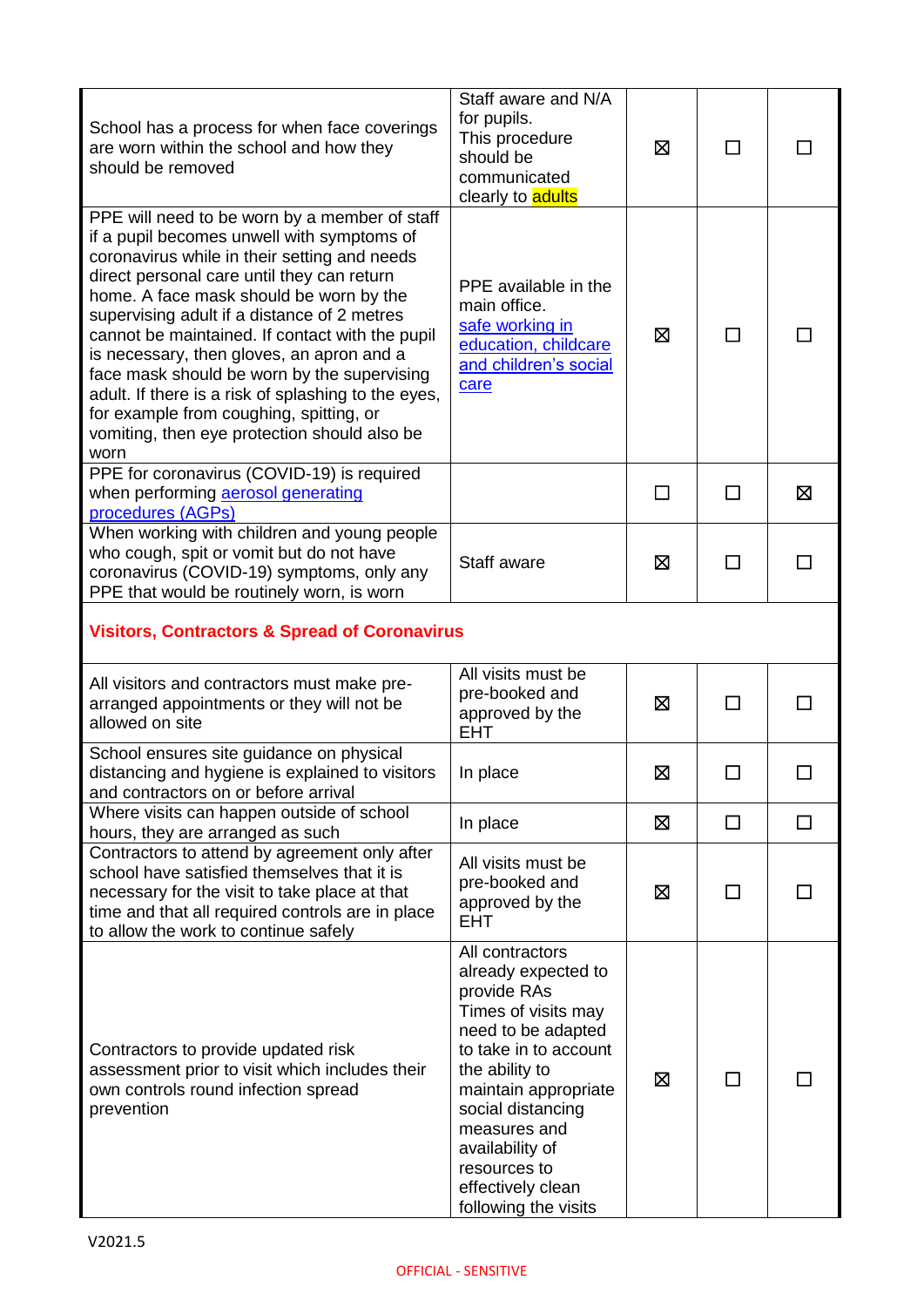| As normal, school engages with their local<br>immunisation providers to provide<br>immunisation programmes on site, ensuring<br>these are delivered in keeping with the<br>school's control measures | In place<br>These programmes<br>are essential for<br>children's health and<br>wellbeing                                                                                                                                                                                                                                                                                                                                                                                                                                                                                                                                                                                                     | X |              |  |
|------------------------------------------------------------------------------------------------------------------------------------------------------------------------------------------------------|---------------------------------------------------------------------------------------------------------------------------------------------------------------------------------------------------------------------------------------------------------------------------------------------------------------------------------------------------------------------------------------------------------------------------------------------------------------------------------------------------------------------------------------------------------------------------------------------------------------------------------------------------------------------------------------------|---|--------------|--|
| A record is kept of all visitors with sufficient<br>detail to support rapid contact tracing if<br>required by NHS Test and Trace.                                                                    | Already in place                                                                                                                                                                                                                                                                                                                                                                                                                                                                                                                                                                                                                                                                            | ⊠ | $\mathsf{L}$ |  |
| <b>Inadequate Ventilation</b>                                                                                                                                                                        |                                                                                                                                                                                                                                                                                                                                                                                                                                                                                                                                                                                                                                                                                             |   |              |  |
| Occupied spaces must always be well<br>ventilated and a comfortable teaching<br>environment maintained                                                                                               | Windows will be kept<br>open and doors if<br>safe to do so - Clear<br>guidance shared in<br><b>Staff Guidelines.</b><br>Any fans will be left<br>on during the day.<br>This can be<br>achieved by a<br>variety of measures<br>including:<br>mechanical<br>ventilation systems<br>- these should be<br>adjusted to increase<br>the ventilation rate<br>wherever possible,<br>and checked to<br>confirm that normal<br>operation meets<br>current guidance (if<br>possible, systems<br>should be adjusted<br>to full fresh air or, if<br>not, then systems<br>should be operated<br>as normal as long as<br>they are within a<br>single room and<br>supplemented by an<br>outdoor air supply) | ⊠ | $\mathsf{L}$ |  |
| Ventilate spaces with outdoor air                                                                                                                                                                    | Windows will be kept<br>open and doors if<br>safe to do so - Clear<br>guidance shared in<br><b>Staff Guidelines.</b><br><b>Natural ventilation</b><br>- if necessary<br>external opening<br>doors may also be<br>used provided this                                                                                                                                                                                                                                                                                                                                                                                                                                                         | X |              |  |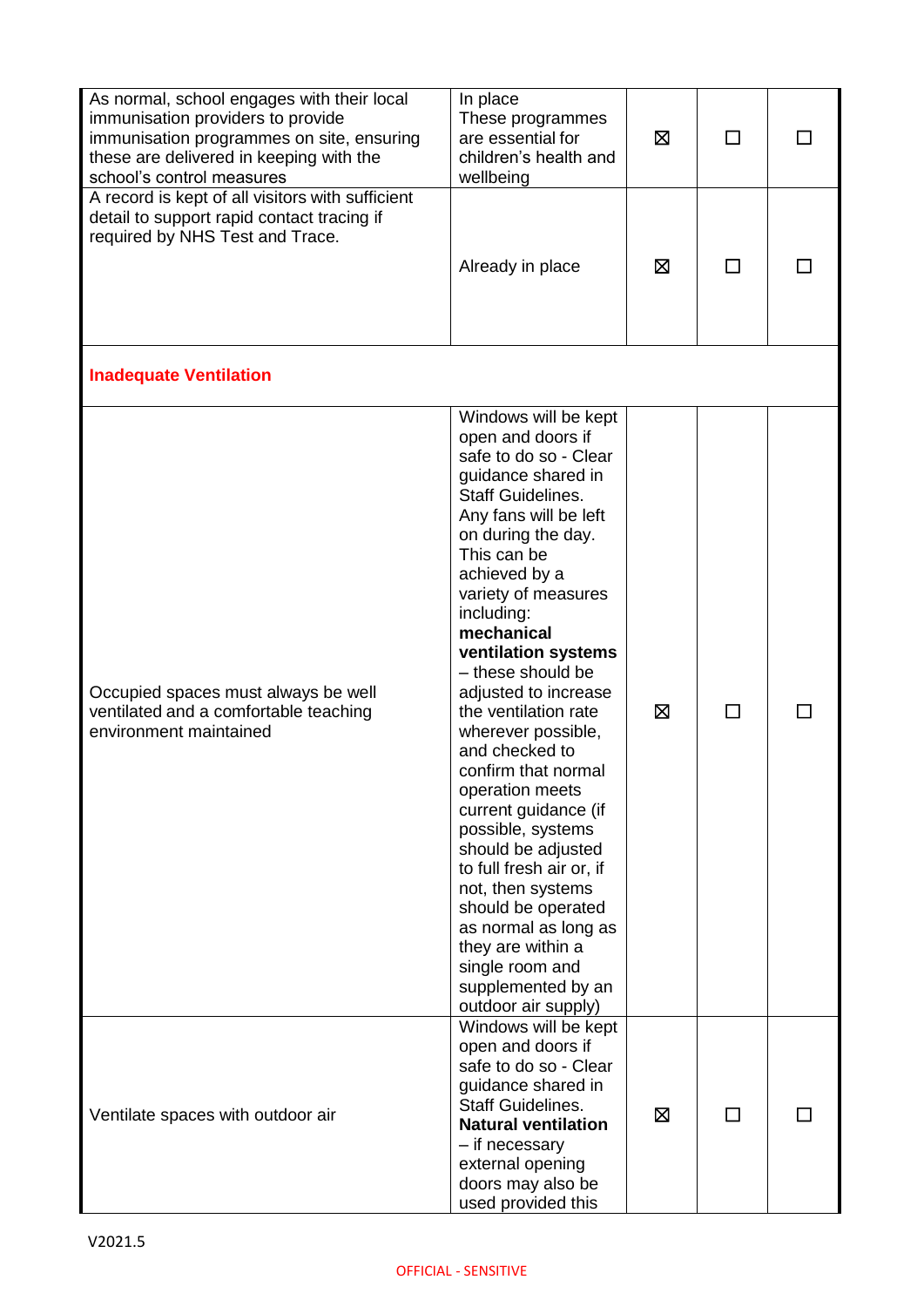|                                                                                                                                                                         | doesn't compromise<br>safeguarding<br>measures                                                                                                                                                                                                                                                                                                            |   |        |   |
|-------------------------------------------------------------------------------------------------------------------------------------------------------------------------|-----------------------------------------------------------------------------------------------------------------------------------------------------------------------------------------------------------------------------------------------------------------------------------------------------------------------------------------------------------|---|--------|---|
| Where possible, occupied room windows<br>should be open                                                                                                                 | Windows will be kept<br>open if safe to do so<br>- Clear guidance<br>shared in Staff<br>Guidelines.                                                                                                                                                                                                                                                       | ⊠ |        |   |
| Switch air handling units with recirculation to<br>100% outdoor air where this is not possible,<br>systems are operated as normal                                       | Further advice on<br>this can be found in<br><b>Health and Safety</b><br>Executive guidance<br>on air conditioning<br>and ventilation<br>during the<br>coronavirus<br>outbreak and CIBSE<br>coronavirus (COVID-<br>19) advice.                                                                                                                            |   |        | ⊠ |
| Prop doors open, where safe to do so (bearing<br>in mind fire safety and safeguarding), to limit<br>use of door handles and assist with creating a<br>throughput of air | Doors are propped<br>open where possible<br>to minimise touching<br>them.<br>Fire doors must not<br>be propped open<br>unless they have a<br>self-closing hold<br>open device fitted                                                                                                                                                                      | ⊠ |        |   |
| In cold weather where the school heating<br>system is activated, windows are open to<br>provide trickle ventilation rather than being<br>fully open                     | Where possible<br>windows are partially<br>open if the heating is<br>on. Discussed at<br>staff briefing.<br>natural ventilation<br>- opening windows<br>(in cooler weather<br>windows should be<br>opened just enough<br>to provide constant<br>background<br>ventilation, and<br>opened more fully<br>during breaks to<br>purge the air in the<br>space) | ⊠ | $\Box$ |   |
| Consideration given to opening high level<br>windows in preference to low level to reduce<br>draughts                                                                   | Where possible high<br>windows are used.<br>Discussed at staff<br>briefing.                                                                                                                                                                                                                                                                               | 区 |        |   |
| Consideration given to only opening every<br>other window instead of all windows when the<br>heating is activated                                                       | Where possible<br>alternate windows<br>are used, when the<br>heating is on.<br>Discussed at staff<br>briefing.                                                                                                                                                                                                                                            | ⊠ | ΙI     |   |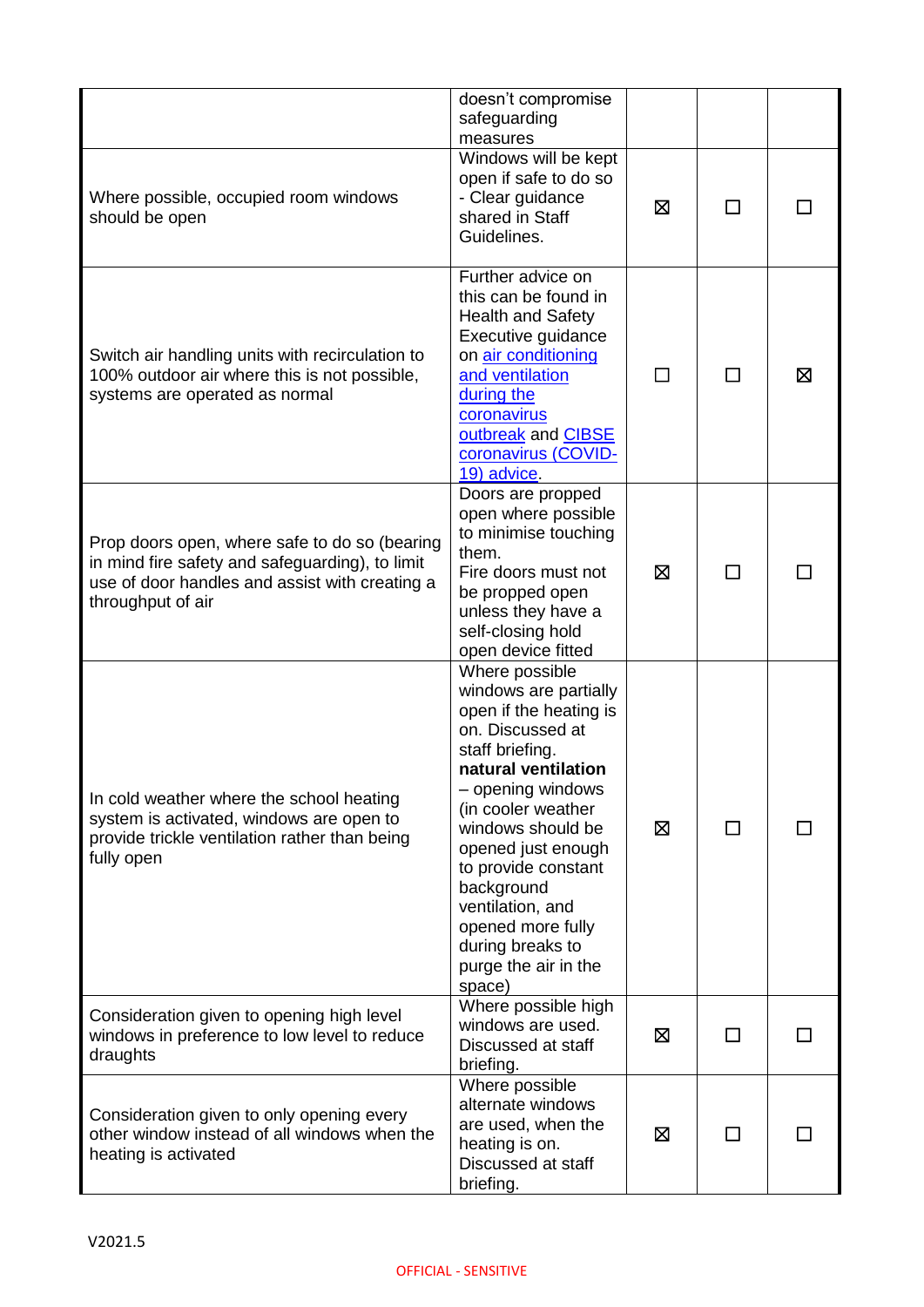| The school offers flexibility to allow additional,<br>suitable indoor clothing                                                                                    | Children are asked<br>to wear their school<br>uniform but parents<br>are asked to ensure<br>children wear<br>additional base<br>layers - Letter sent.<br>For more information<br>see School uniform                                                     | ⊠                | П                 |                 |                 |                                 |    |
|-------------------------------------------------------------------------------------------------------------------------------------------------------------------|---------------------------------------------------------------------------------------------------------------------------------------------------------------------------------------------------------------------------------------------------------|------------------|-------------------|-----------------|-----------------|---------------------------------|----|
| Furniture rearranged where possible to avoid<br>direct drafts                                                                                                     | Staff have been<br>asked to consider<br>this.                                                                                                                                                                                                           | ⊠                |                   | П               |                 |                                 |    |
| Heating should be used as necessary to<br>ensure comfort levels are maintained<br>particularly in occupied spaces                                                 | Already in place                                                                                                                                                                                                                                        |                  | ⊠                 |                 | $\Box$          |                                 | ΙI |
| When heating is activated and windows are on<br>trickle vent, consideration is given to<br>employing desk fans to move any stagnant<br>pockets of air             | Staff were asked to<br>consider this but<br>didn't feel that desk<br>fans were<br>necessary.<br>Desk fans are<br>pointed away from<br>people and pointed<br>at walls etc.                                                                               |                  | П                 | П               |                 |                                 | ⊠  |
| If school needs to use additional heaters they<br>only use sealed, oil filled electric heaters                                                                    | We avoid using<br>additional heaters in<br>classrooms,<br>although we do have<br>some oil filled<br>electric heaters to<br>use in case of<br>heating failure.<br>Electric fan heaters<br>used sparingly due<br>to increased fire and<br>electrical risk |                  | ⊠                 |                 | П               |                                 |    |
| Arrangements for Boarding Schools During Pandemic - N/A                                                                                                           |                                                                                                                                                                                                                                                         |                  |                   |                 |                 |                                 |    |
| Have you consulted with the people/representatives undertaking the<br>activity as part of the preparation of this risk assessment                                 |                                                                                                                                                                                                                                                         |                  | Yes $\boxtimes$   |                 | No <sub>1</sub> |                                 |    |
| What is the level of risk for this activity/situation with existing control<br>measures                                                                           |                                                                                                                                                                                                                                                         | <b>High</b><br>⊠ |                   | <b>Med</b><br>П |                 | Low                             |    |
| Is the risk adequately controlled with existing control measures                                                                                                  |                                                                                                                                                                                                                                                         |                  |                   | Yes $\Box$      |                 | $\overline{N}$ o $\overline{M}$ |    |
| Have you identified any further control measures needed to control<br>the risk and recorded them in the action plan                                               |                                                                                                                                                                                                                                                         |                  | Yes $\boxtimes$   |                 | No <sub>1</sub> |                                 |    |
| <b>ACTION PLAN</b> (insert additional rows if required)                                                                                                           |                                                                                                                                                                                                                                                         |                  | To be actioned by |                 |                 |                                 |    |
| Further control measures to reduce risks so far as is<br>reasonably practicable                                                                                   |                                                                                                                                                                                                                                                         | <b>Name</b>      |                   |                 |                 | Date                            |    |
| Whilst our usual Fire Evacuation procedures apply,<br>staff know to stay in their bubbles and socially<br>distance between bubbles as in the Staff<br>Guidelines. |                                                                                                                                                                                                                                                         |                  |                   | In place        |                 |                                 |    |
| Staff will administer First Aid within bubbles.                                                                                                                   |                                                                                                                                                                                                                                                         |                  |                   | In place        |                 |                                 |    |